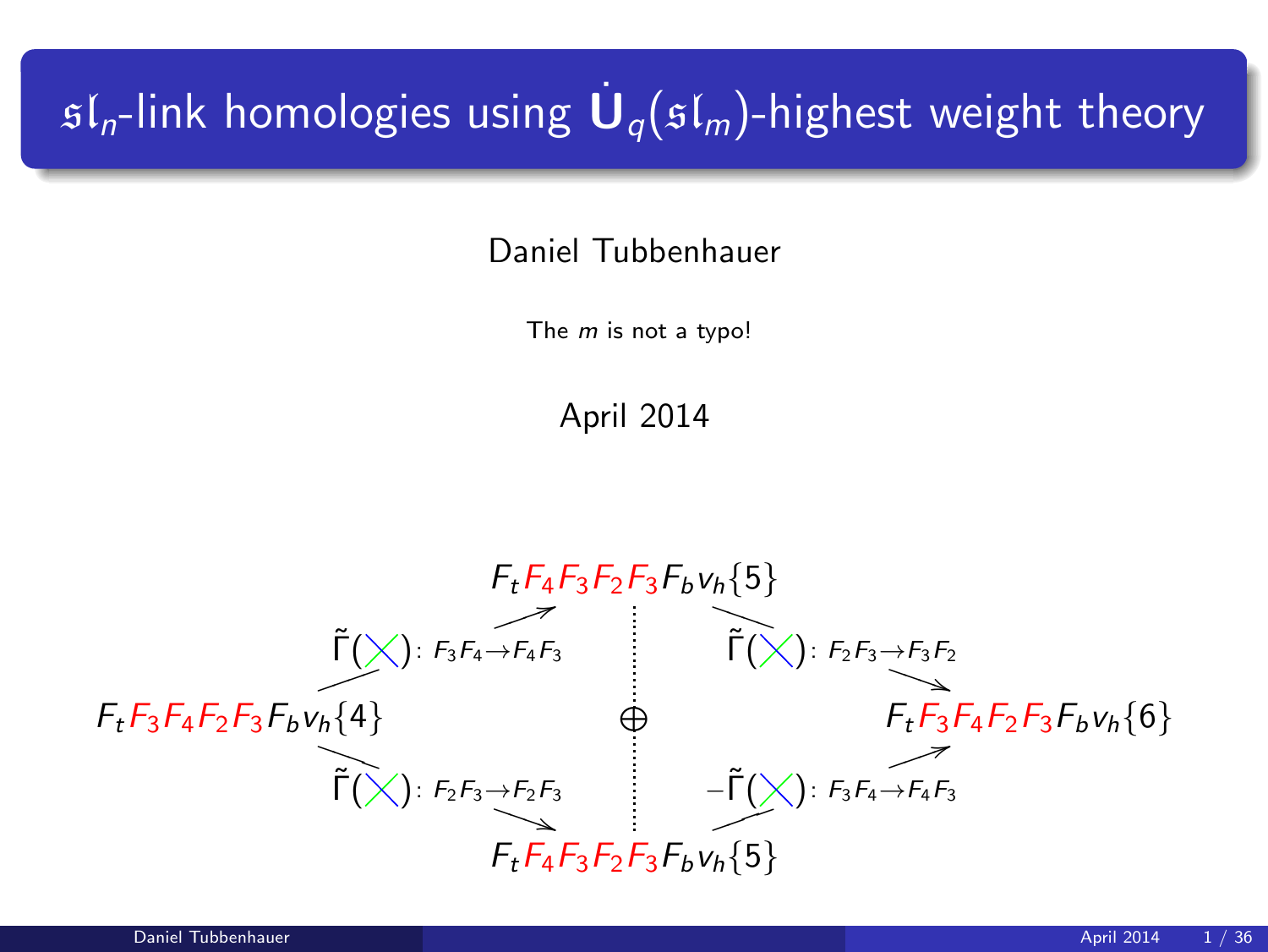### [A diagrammatic presentation](#page-2-0)

- $\bullet$  sl<sub>2</sub>[-webs](#page-2-0)
- [Connection to](#page-7-0)  $\mathsf{Rep}(\mathsf{U}_q(\mathfrak{sl}_2))$
- [How can one prove the graphical representation?](#page-11-0)

### [Connection to the](#page-15-0)  $f_n$ -link polynomials

- [The Jones polynomial](#page-15-0)
- $\bullet$  [Links as](#page-17-0)  $F's$
- $\bullet$  [It's Reshetikhin-Turaev's colored](#page-20-0)  $\mathfrak{sl}_n$ -link polynomial

### <sup>3</sup> [Its categorification!](#page-23-0)

- ["Higher" representation theory](#page-23-0)
- $\bullet$  Categorified q[-skew Howe duality](#page-26-0)
- [The Khovanov homology](#page-32-0)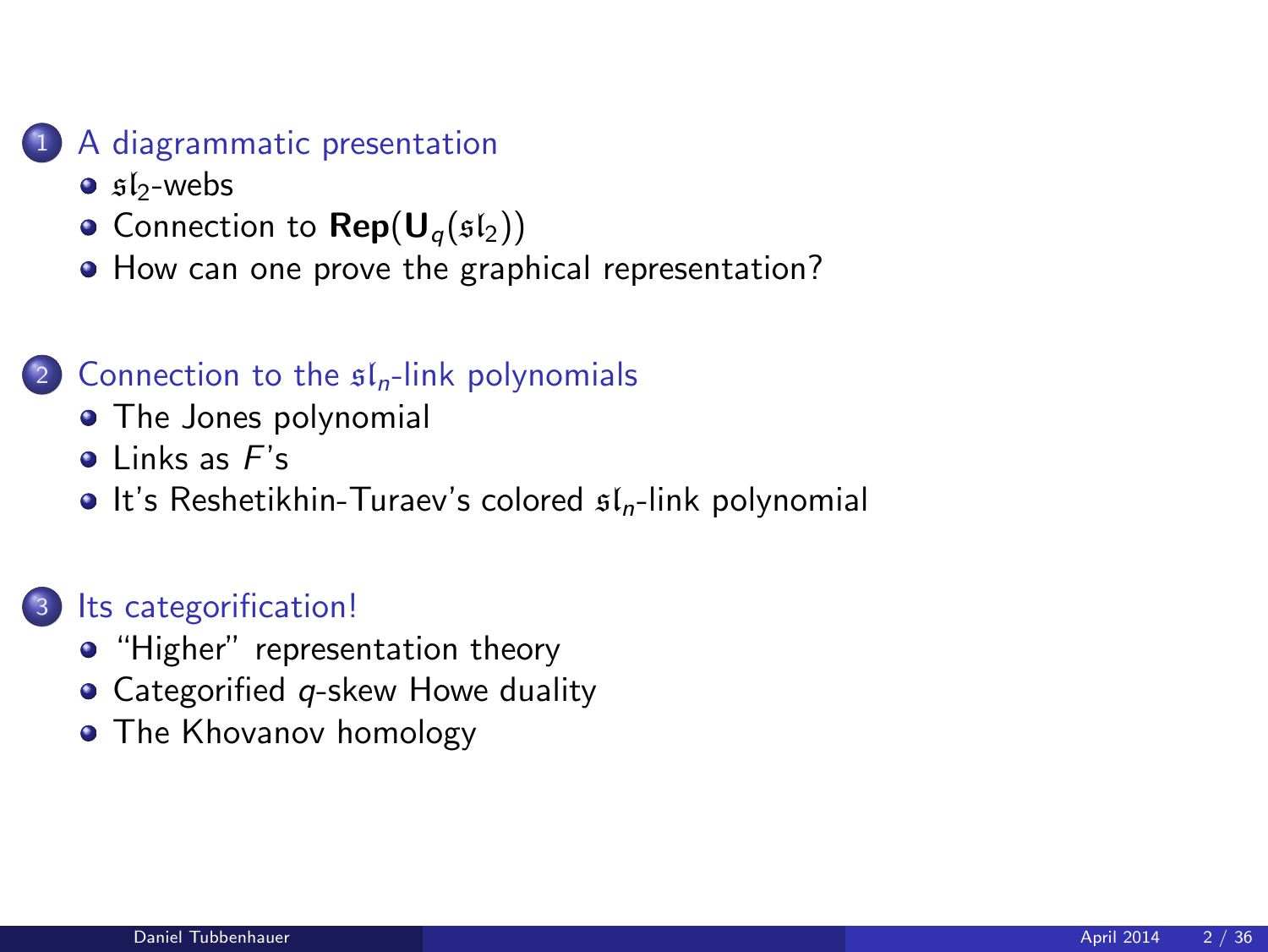## An old story: Rumer, Teller and Weyl (1932)

500 G. RUMER, E. TELLER und H. WEYL.

9. Enndamentalsatz: Alle linearen Abbängigkeiten zwischen den Monomen ergeben sich (in einem algebraisch genauer präzisierten Sinne) aus der einen Identität (2).

Wir werden uns hier auf den ersten, nicht aber auf den zweiten Fundamentalsatz stützen: vielmehr wird durch unsere Überlegungen ein neuer Beweis des 2. Fundamentalsatzes erbracht.

In der Quantenmechanik bedeuten die Zeichen x. u. ... z Atome. die sich zu einem Molekül zusammensetzen. a. b. .... c deren Valenzen. Jede Invariante der geforderten Ordnung stellt einen Spinzustand des Moleküls dar. Die durch die Monome repräsentierten .reinen Valenzzustände" veranschaulicht sich der Chemiker durch ein Valenzschema, in dem die Atome als Punkte erscheinen und jeder Klammerfaktor [xu] durch einen die beiden Atome x und y verbindenden gerichteten Strich zum Ausdruck gebracht wird. a, b, ..., c sind dann die Anzahlen der Valenzstriche, die von den einzelnen Atomen x. u. ... z im Valenzschema des Monoms ausgehen. Man zeichne die Punkte  $x, y, \ldots, z$  auf einem Kreise auf. Die zu beweisende Regel lautet dann:

Jede Invariante J ist eine lineare Kombination solcher Monome, deren Valenzschema keine sich kreuzenden Valenzstriche enthält. Die Monome mit kreuzungslosem Valenzschema sind aber linear unabhängig von einander.

Beim Beweise des ersten Teils kann man nach dem 1. Fundamentalsatz annehmen, daß die Invariante J ein Monom ist, welches wir durch sein Valenzschema S abbilden. Es bestehe aus N Strichen zwischen den n Punkten x, y, ..., z. Wir stützen uns darauf, daß man mit Hilfe der Relation (2):

3) 
$$
\bigvee_{\substack{0 \text{odd } \\ y}}^{\infty} \leftarrow \bigcup_{\substack{0 \text{odd } \\ y}}^{\infty} + \begin{bmatrix} 1 \\ 0 \end{bmatrix}
$$

Kreuzungen auflösen kann<sup>1</sup>). Natürlich ist mit dieser Bemerkung nicht alles getan; denn wenn man in einem komplizierten Schema die Kreuzung zweier Valenzstriche auflöst, werden dadurch im allgemeinen andere Kreuzungen teils mit aufgelöst, teils neu entstehen. Dennoch kommt man durch ein geeignetes rekursives Arrangement zum Ziel, wie folgt.

1) In der Figur wurde der Richtungssinn der Valenzstriche weggelassen

<span id="page-2-0"></span>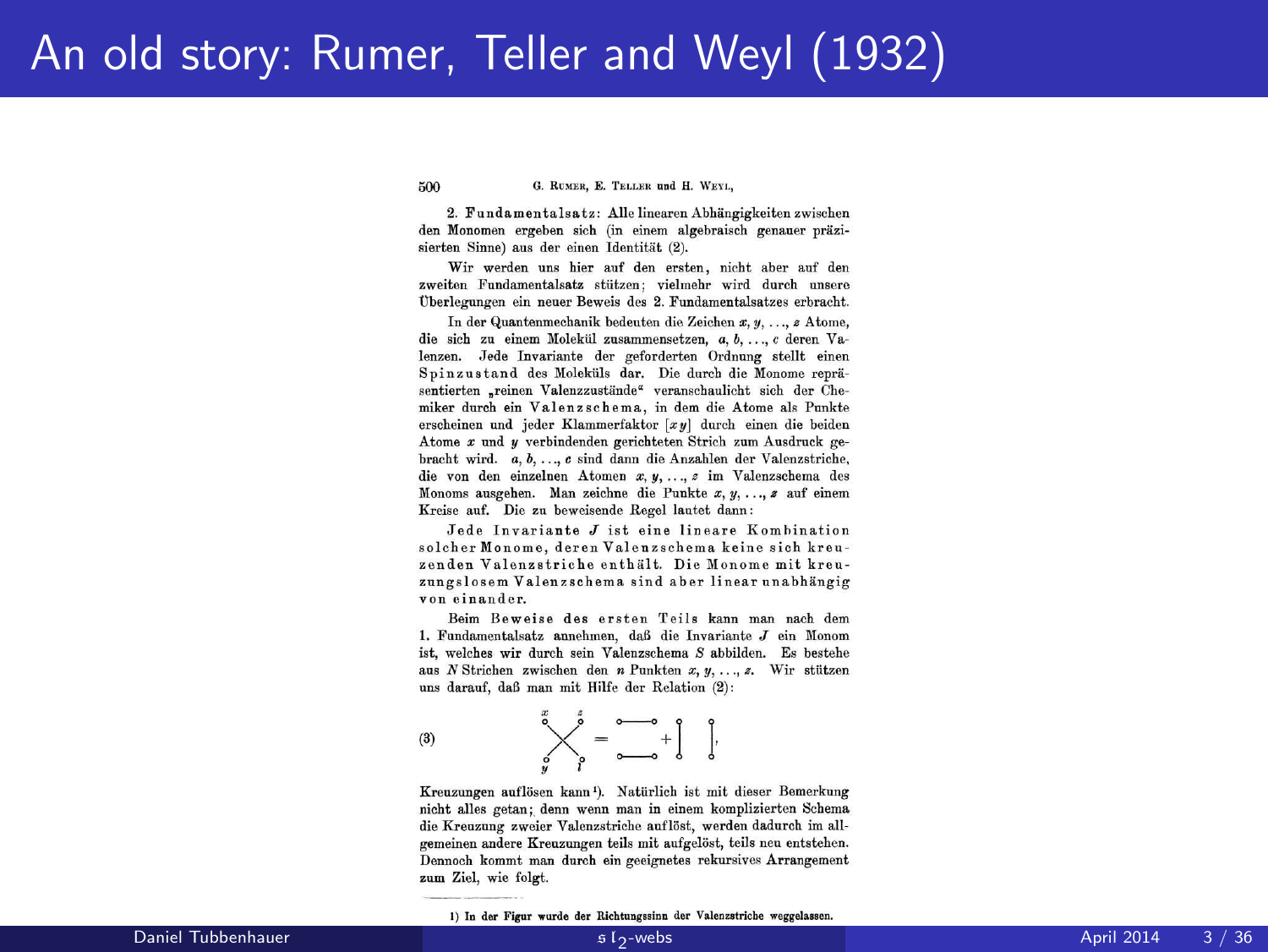# Think topologically but write algebraically



Advantage: Decomposition à la Morse into basic pieces.

Ignore dotted red lines: We used them to solve sign issues (functoriality of Khovanov homology for example). They encode the fact for quantum groups the antipode (dual representations) comes with a sign.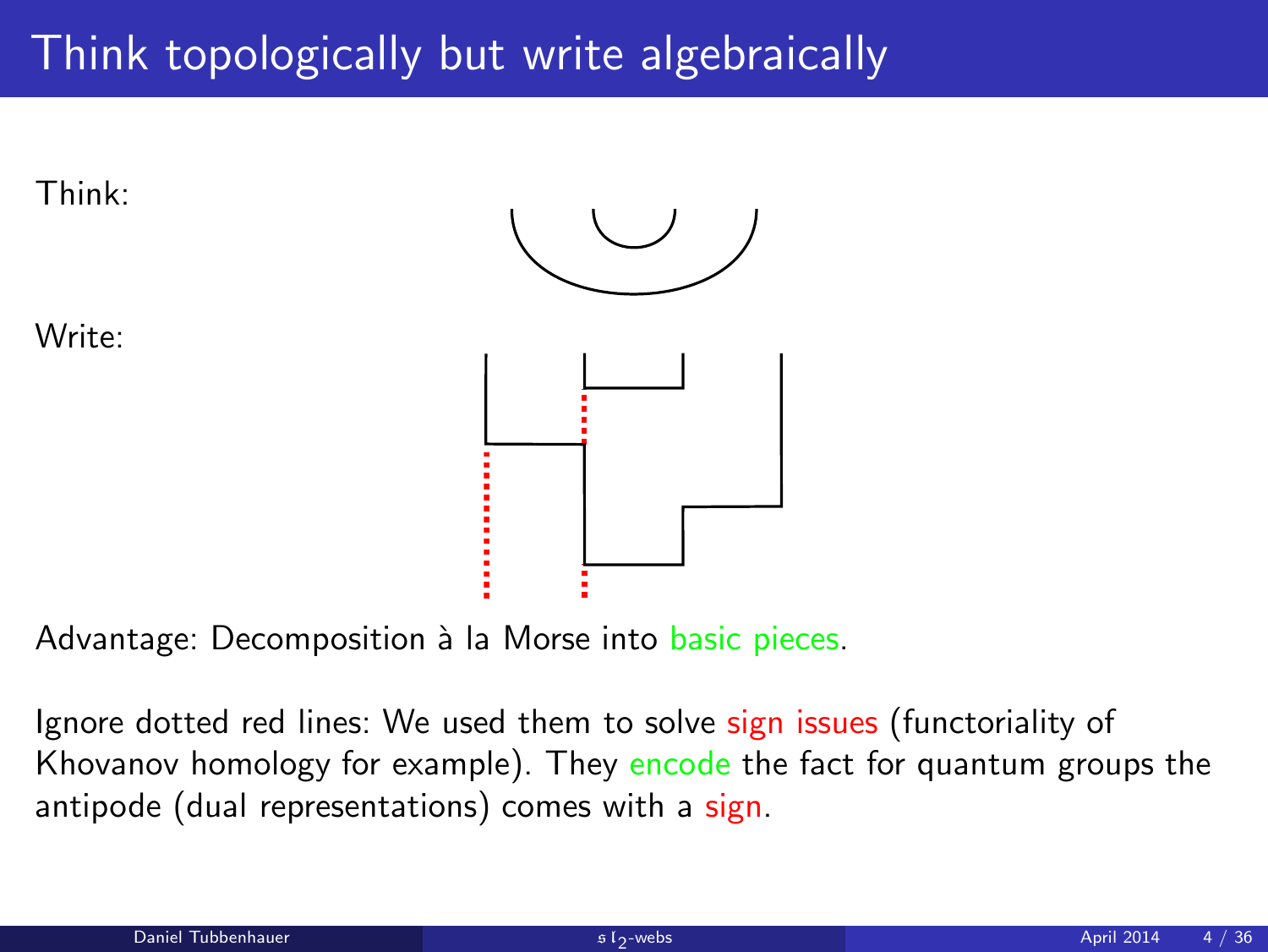### Definition - Part I

The (rigid)  $sI_2$ -web spider  $Sp(U_q(sI_2))$  is the monoidal,  $\overline{Q}(q)$ -linear 1-category consisting of the following.

The objects are ordered compositions  $\vec{k}$  of  $d \in \mathbb{N}$  with only 0, 1, 2 as entries.

Stated otherwise: The objects are *m*-tuples

$$
\vec{k} = (k_1, ..., k_m)
$$
 such that  $\sum_{j=1}^{m} k_j = d, k_j \in \{0, 1, 2\}.$ 

Example:

 $d = 10$ :  $\vec{k}_1 = (2, 2, 0, 1, 2, 0, 1, 2, 0, 0)$  and  $\vec{k}_2 = (2, 2, 2, 2, 2, 0, 0, 0, 0, 0)$ 

We call an object a highest weight object if  $k_i \in \{0, 2\}$  and  $k_i \geq k_{i+1}$ , e.g.  $\overline{k}_2$ .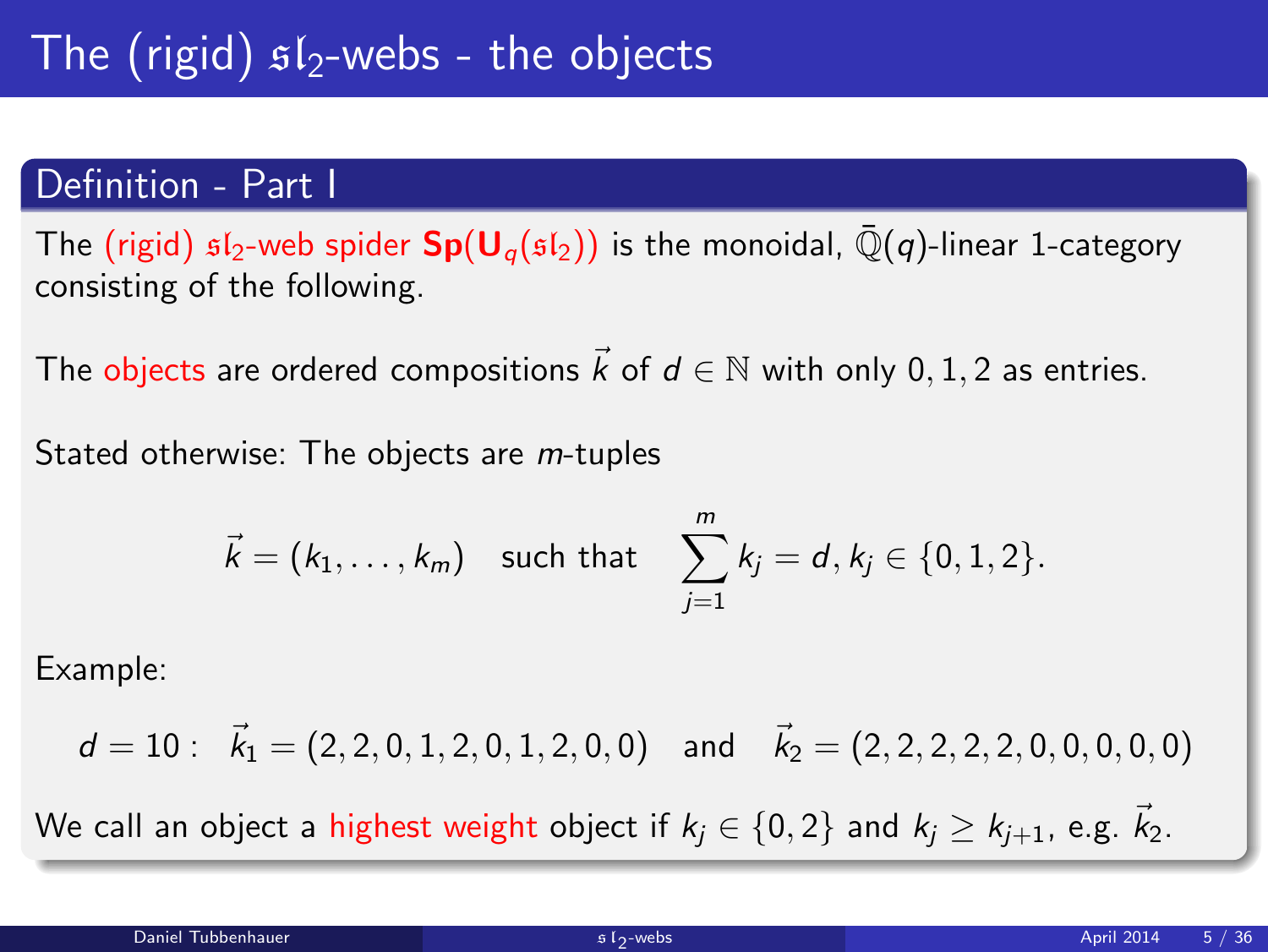# The (rigid)  $sI_2$ -webs - the generating 1-morphisms

### Definition - Part II

The generating 1-morphisms are  $w\colon \vec{k}\to \vec{k}'$  are edge-labeled graphs such that

- The vertices are either 1-valent and part of the bottom (where we place  $\vec{k}$ ) or top (where we place  $\vec{k}^{\prime}$ ) boundary or 3-valent. The labels are from the set  $\{0,1,2\}$  and edges that end in a 1-valent vertex  $k_j$  should have label  $k_j$ .
- We do not picture edges labeled 0 and picture the edges labeled 2 dotted.
- The generators are either identities

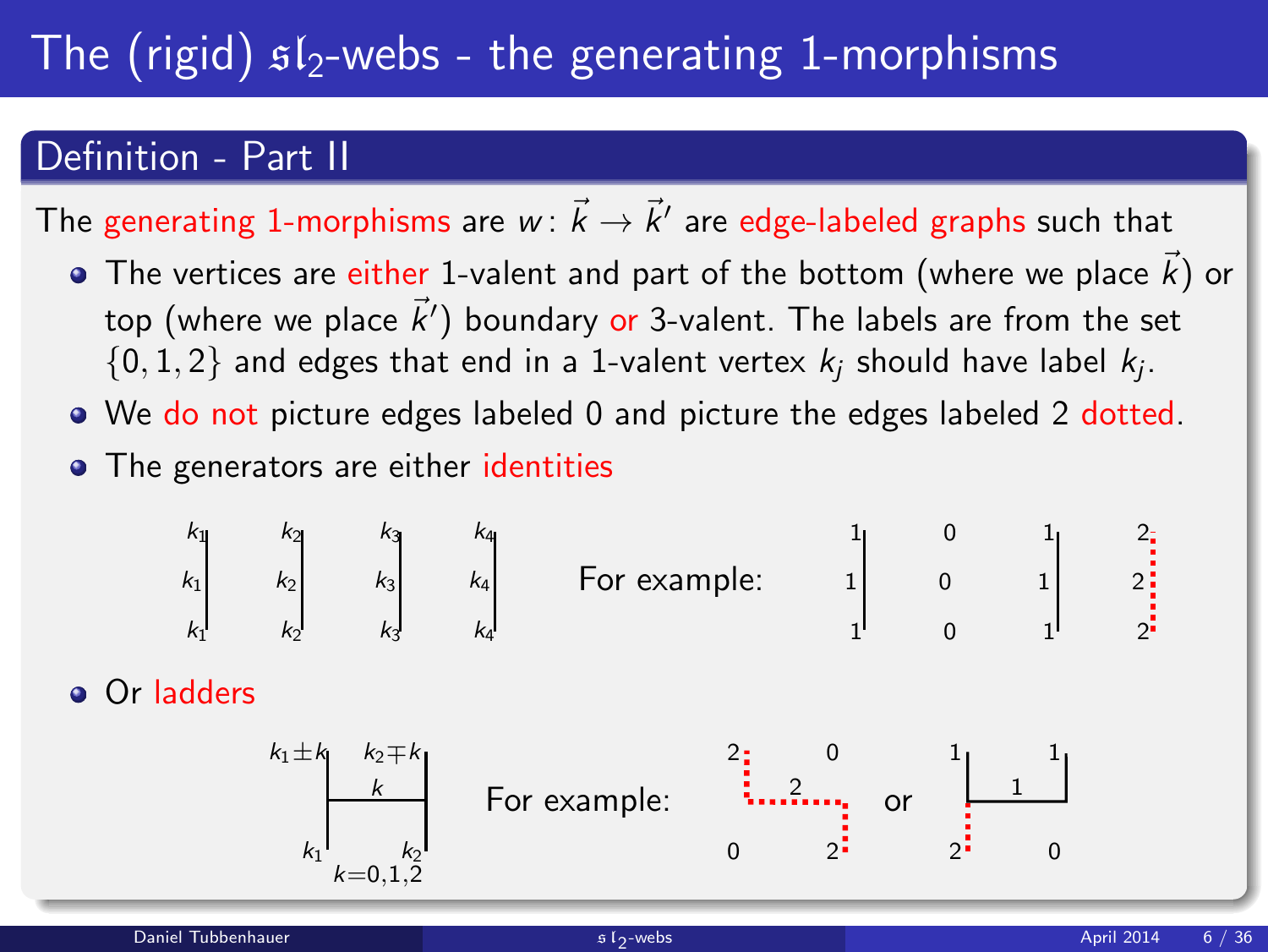## The (rigid)  $sI_2$ -webs - and all the rest

### Definition - Part III

- The  $\overline{\mathbb{Q}}(q)$ -linear composition  $\circ$  is stacking (see below).
- The monoidal structure ⊗ is given by juxtaposition, e.g.

1 0 1 2 1 0 1 2 1 0 1 2 ⊗ 1 2 2 1 = 1 0 1 2 1 0 1 2 1 0 1 2 1 2 2 1

• All 1-morphisms should be generated by identities and ladders by ∘ and ⊗.

Relations are the circle removals and isotopies, e.g.  $([2]=q+q^{-1})$ 

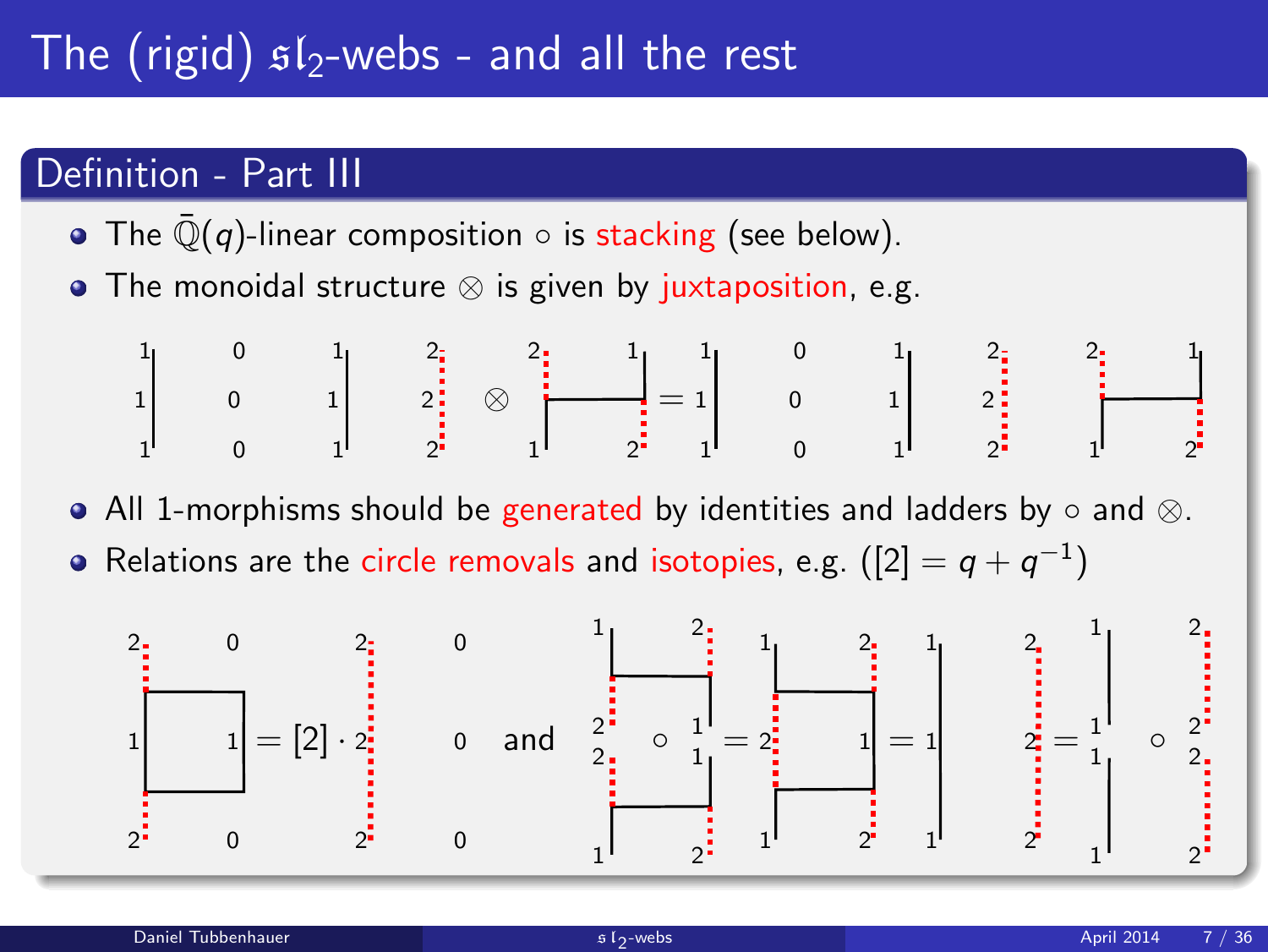### Definition

For  $m \in \mathbb{N}_{>1}$  the quantum special linear algebra  $\mathbf{U}_q(\mathfrak{sl}_m)$  is the associative, unital  $\bar{\mathbb{Q}}(q)$ -algebra generated by  $\mathcal{K}_i^{\pm 1}$  and  $E_i$  and  $F_i$ , for  $i=1,\ldots,m-1$  subject the following relations.

<span id="page-7-0"></span>
$$
K_{i}K_{j} = K_{j}K_{i}, \quad K_{i}K_{i}^{-1} = K_{i}^{-1}K_{i} = 1,
$$
\n
$$
E_{i}F_{j} - F_{j}E_{i} = \delta_{i,j} \frac{K_{i}K_{i+1}^{-1} - K_{i}^{-1}K_{i+1}}{q - q^{-1}},
$$
\n
$$
K_{i}E_{j} = q^{(\epsilon_{i},\alpha_{j})}E_{j}K_{i},
$$
\n
$$
K_{i}F_{j} = q^{-(\epsilon_{i},\alpha_{j})}F_{j}K_{i},
$$
\n
$$
E_{i}^{2}E_{j} - [2]E_{i}E_{j}E_{i} + E_{j}E_{i}^{2} = 0, \quad \text{if} \quad |i - j| = 1,
$$
\n
$$
E_{i}E_{j} - E_{j}E_{i} = 0, \quad \text{else},
$$
\n
$$
F_{i}^{2}F_{j} - [2]F_{i}F_{j}F_{i} + F_{j}F_{i}^{2} = 0, \quad \text{if} \quad |i - j| = 1,
$$
\n
$$
F_{i}F_{j} - F_{j}F_{i} = 0, \quad \text{else}.
$$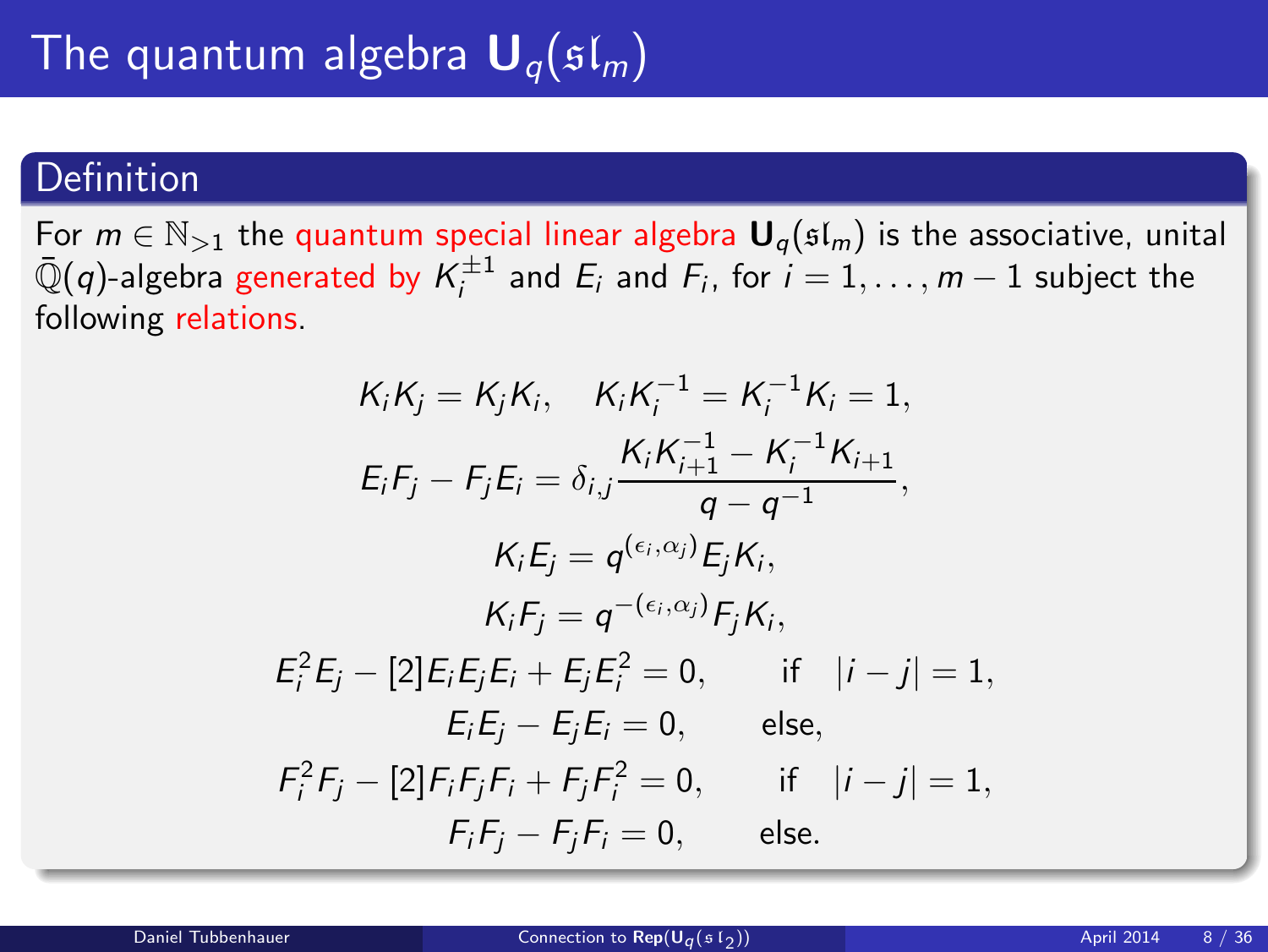### Definition(Beilinson-Lusztig-MacPherson)

For each  $\vec{k} \in \mathbb{Z}^{m-1}$  adjoin an idempotent  $1_{\vec{k}}$  (think: projection to the  $\vec{k}$ -weight space!) to  $U_q(\mathfrak{sl}_m)$  and add some relations, e.g.

$$
1_{\vec{k}}1_{\vec{k}'} = \delta_{\vec{k},\vec{k}'}1_{\vec{k}} \text{ and } F_i1_{\vec{k}} = 1_{\vec{k}-\overline{\alpha}}F_i \text{ and } K_{\pm i}1_{\vec{k}} = q^{\pm \vec{k}_i}1_{\vec{k}} \text{ (no } K's \text{ anymore!).}
$$

The idempotented quantum special linear algebra is defined by

$$
\dot{\mathbf{U}}_q(\mathfrak{sl}_m)=\bigoplus_{\vec{k},\vec{k}'\in\mathbb{Z}^{m-1}}1_{\vec{k}}\,\mathbf{U}_q(\mathfrak{sl}_m)1_{\vec{k}'}.
$$

Its lower part  $\dot{\mathsf{U}}_q^ _q$  ( $\mathfrak{sl}_m$ ) is the subalgebra of only  $F$ 's.

An important fact: The  $\dot{\mathsf{U}}_q(\mathfrak{sl}_m)$  has the "same" representation theory as  $\mathsf{U}_q(\mathfrak{sl}_m)$ and  $\dot{\mathsf{U}}_a^ _{q}$  ( $\mathfrak{sl}_{m}$ ) suffices to describe it.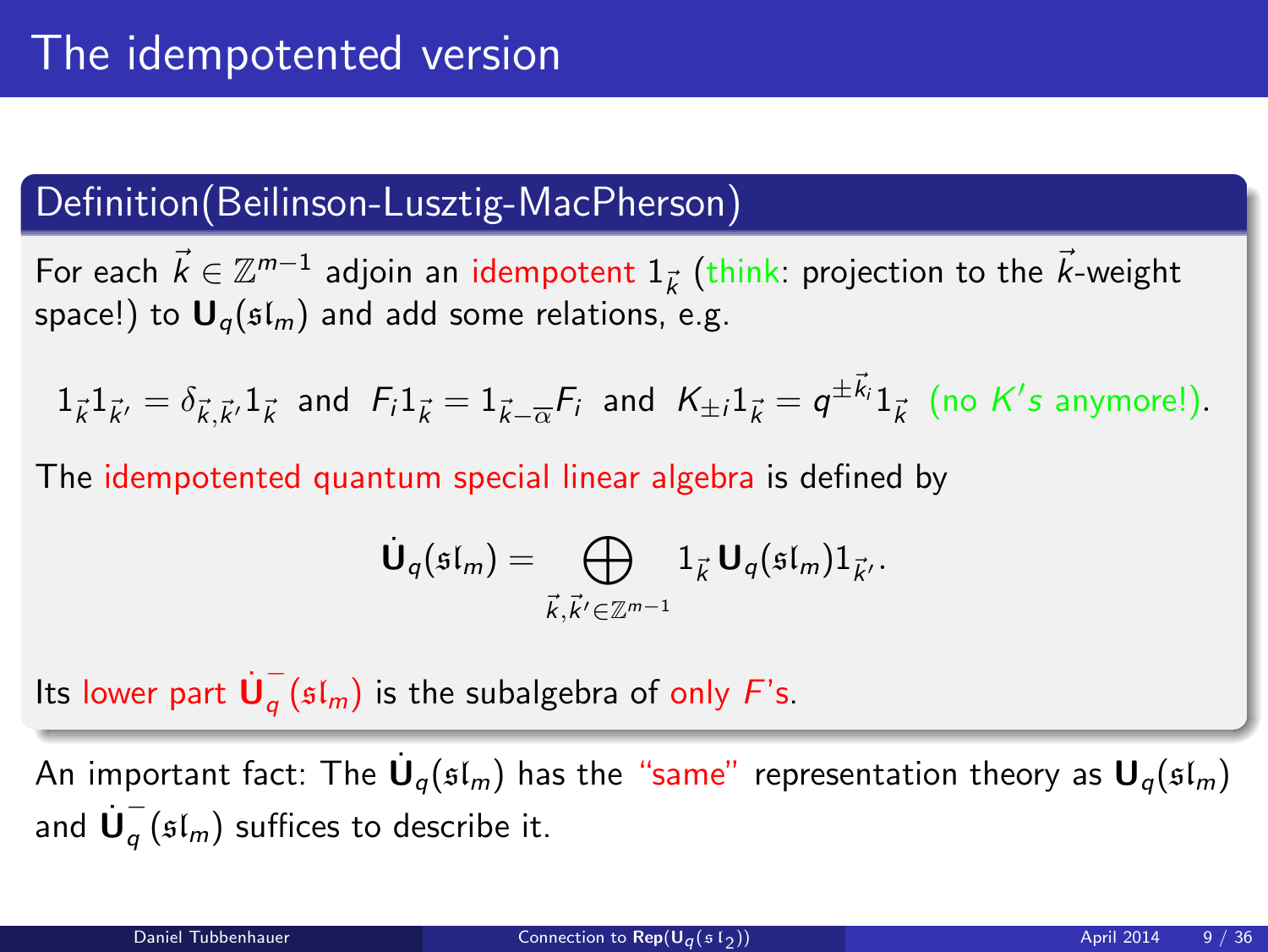### Definition

The representation category  $\mathsf{Rep}(\mathsf{U}_q(\mathfrak{sl}_2))$  is the monoidal,  $\bar{\mathbb{Q}}(q)$ -linear 1-category consisting of:

- The objects are finite tensor products of the  ${\bm \mathsf U}_q(\mathfrak{sl}_2)$ -representations  $\Lambda^k\bar{\mathbb Q}^2$ . Denote them by  $\vec{k} = (k_1, \ldots, k_m)$  with  $k_i \in \{0, 1, 2\}$ .
- The 1-cells  $w\colon \vec{k}\to \vec{k}'$  are  $\mathbf{U}_q(\mathfrak{sl}_2)$ -intertwiners.
- Composition  $\circ$  of 1-cells is composition of intertwiners and  $\otimes$  is the ordered tensor product.

It is worth noting that  $Λ^0\bar{Q}^2 = \bar{Q}$  is the trivial  $U_q$ ( $sI_2$ )-representation,  $Λ^2\bar{Q}^2 \cong \bar{Q}$ its dual and  $\Lambda^1\bar{\mathbb Q}^2=\bar{\mathbb Q}^2$  is the (self-dual)  ${\sf U}_q(\mathfrak{sl}_2)$ -vector representation.

Example: 
$$
\vec{k} = (2,0), \ \vec{k} = (1,1)
$$
 and  $\bar{Q}^2 = \langle x_{+1}, x_{-1} \rangle$ . Then

 $\mathsf{cup} \colon \bar{\mathbb{Q}} \cong \mathsf{\Lambda}^2\bar{\mathbb{Q}}^2 \otimes \bar{\mathbb{Q}} \to \mathsf{\Lambda}^1\bar{\mathbb{Q}}^2 \otimes \mathsf{\Lambda}^1\bar{\mathbb{Q}}^2 \cong \bar{\mathbb{Q}}^2 \otimes \bar{\mathbb{Q}}^2, 1 \mapsto \mathsf{x}_{+1} \otimes \mathsf{x}_{-1} - q^{-1}\cdot \mathsf{x}_{-1} \otimes \mathsf{x}_{+1}$ 

forms a basis of  $\mathsf{Mor}(\vec{k},\vec{k}^{\prime}).$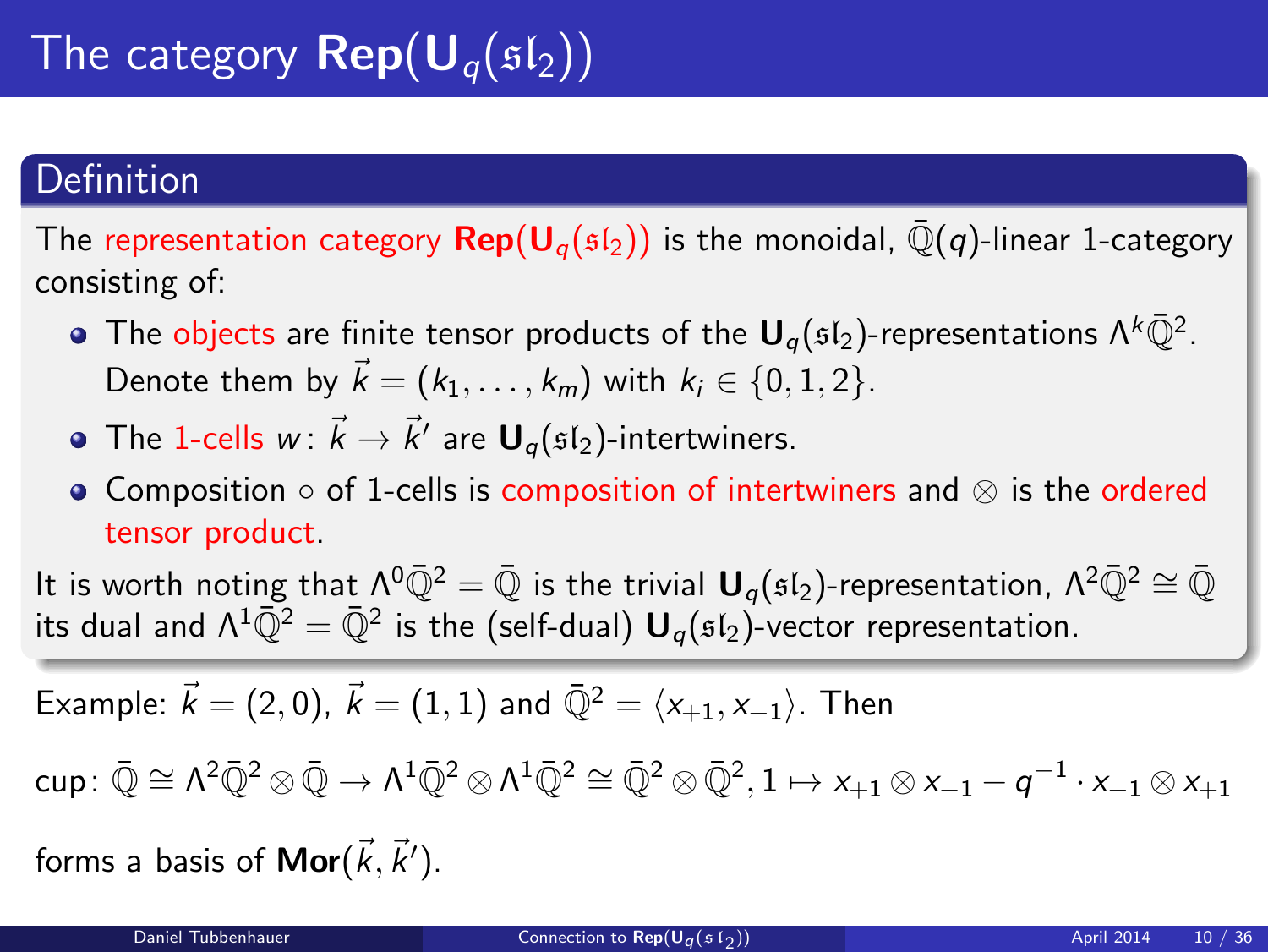Theorem(Kuperberg 1997,  $n > 3$ : Cautis-Kamnitzer-Morrison 2012)

The 1-categories  $\mathsf{Rep}(\mathsf{U}_{q}(\mathfrak{sl}_2))$  and  $\mathsf{Sp}(\mathsf{U}_{q}(\mathfrak{sl}_2))$  are equivalent.

Example:  $cup = cup$ , i.e.

$$
\text{cup} \colon \Lambda^2\bar{\mathbb{Q}}^2\otimes \bar{\mathbb{Q}} \to \Lambda^1\bar{\mathbb{Q}}^2\otimes \Lambda^1\bar{\mathbb{Q}}^2 \ \mapsto \ \begin{array}{c} \begin{matrix} 1\\ \ \\ \ \\ \ \end{matrix} & \begin{matrix} 1\\ \ \\ \ \end{matrix} \\ \begin{matrix} 1\\ \ \\ \ \end{matrix} & \begin{matrix} 1\\ \ \\ \ \end{matrix} \end{array}
$$

#### Question

How can one prove such a statement?

Finding the generators for  $\mathsf{Rep}(\mathsf{U}_q(\mathfrak{sl}_2))$  is doable, but...

Finding a complete set of relations is very hard!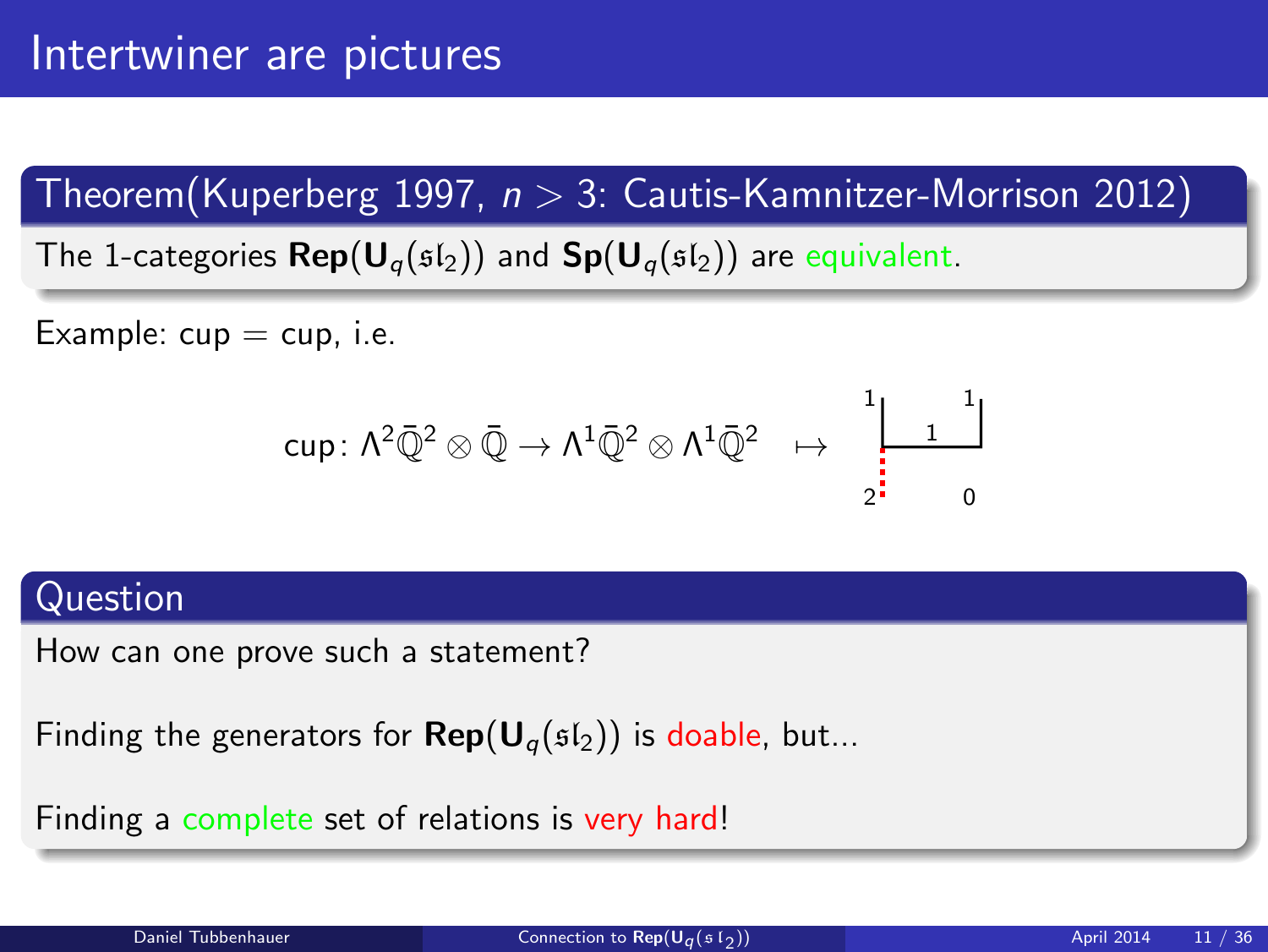The commuting actions of  $\dot{\mathsf{U}}_q(\mathfrak{sl}_m)$  and  $\dot{\mathsf{U}}_q(\mathfrak{sl}_2)$  on

$$
\bigoplus_{a_1+\cdots+a_m=N}(\Lambda^{a_1}\bar{\mathbb{Q}}^2\otimes\cdots\otimes\Lambda^{a_m}\bar{\mathbb{Q}}^2)\cong\Lambda^N(\bar{\mathbb{Q}}^m\otimes\bar{\mathbb{Q}}^2)\cong\bigoplus_{a_1+a_2=N}(\Lambda^{a_1}\bar{\mathbb{Q}}^m\otimes\Lambda^{a_2}\bar{\mathbb{Q}}^m)
$$

introduce a  $\dot{\mathsf{U}}_q(\mathfrak{sl}_m)$ -action on the left side and a  $\dot{\mathsf{U}}_q(\mathfrak{sl}_2)$ -action on the right side.

The left and right side are  $\dot{\mathsf{U}}_q(\mathfrak{sl}_m)$ - and  $\dot{\mathsf{U}}_q(\mathfrak{sl}_2)$ -weight spaces with weights

<span id="page-11-0"></span>
$$
\vec{k}_{\dot{\mathbf{U}}_q(\mathfrak{sl}_m)} = (a_1 - a_2, \ldots, a_{m-1} - a_m) \text{ and } \vec{k}_{\dot{\mathbf{U}}_q(\mathfrak{sl}_2)} = (a_1 - a_2)
$$

respectively.

Here the  $\Lambda^k {\bar{\Bbb Q}}^l_q$  are irreducible  $\dot{{\bf U}}_q(\frak{sl}_l)$ -representations  $(l\in \{2,m\}).$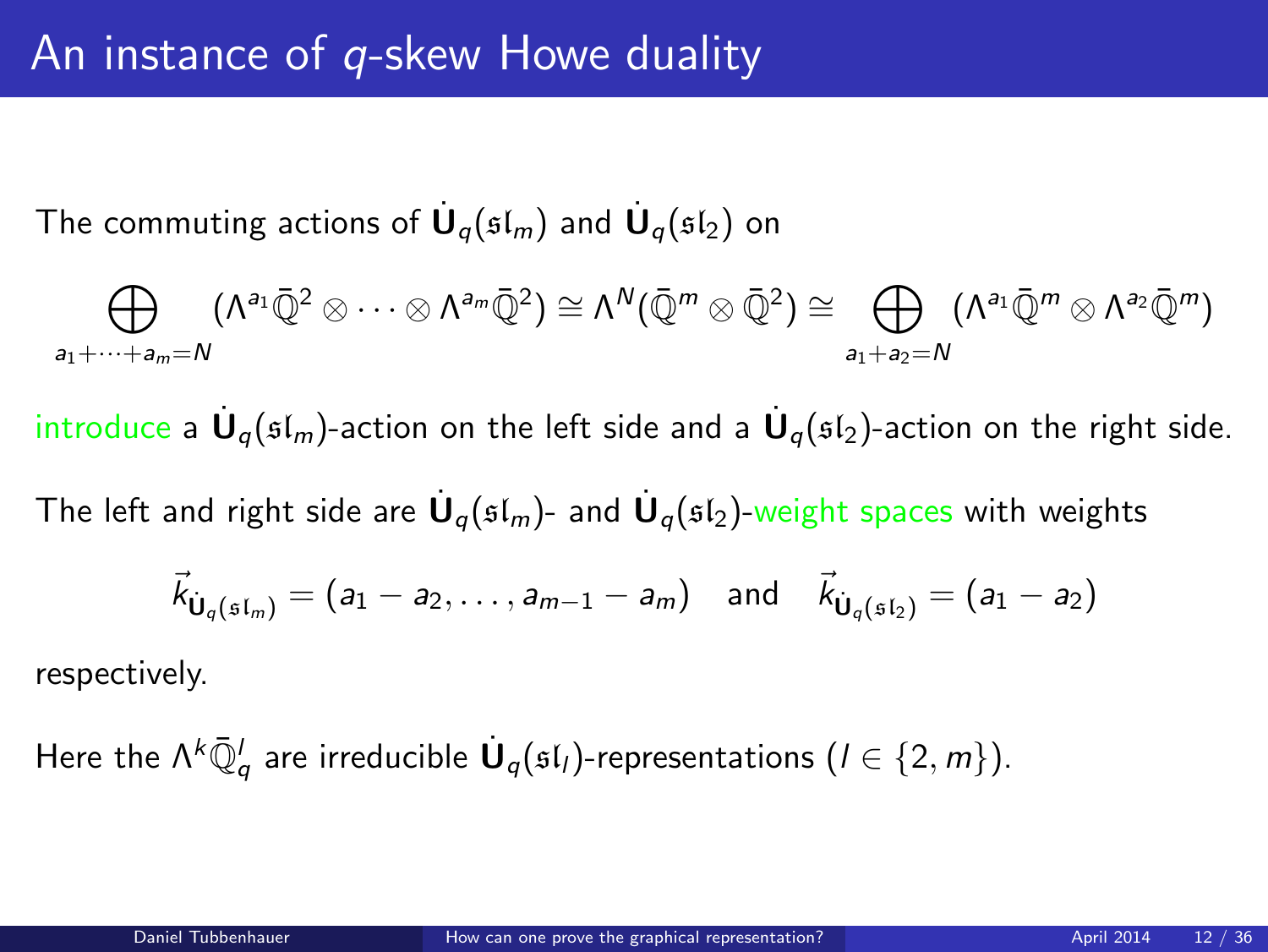#### Theorem

There is an  $\dot{\mathsf{U}}_q(\mathfrak{sl}_m)$ -action on  $\mathsf{Sp}(\mathsf{U}_q(\mathfrak{sl}_2))^m$  (objects of length  $m)!$ 



That is, we stack these pictures on top of a given  $s1_2$ -web.

Thus,  $\mathsf{Sp}(\mathsf{U}_q(\mathfrak{sl}_2))^m$  is a  $\dot{\mathsf{U}}_q(\mathfrak{sl}_m)$ -module and not just a  $\mathsf{U}_q(\mathfrak{sl}_2)$ -module.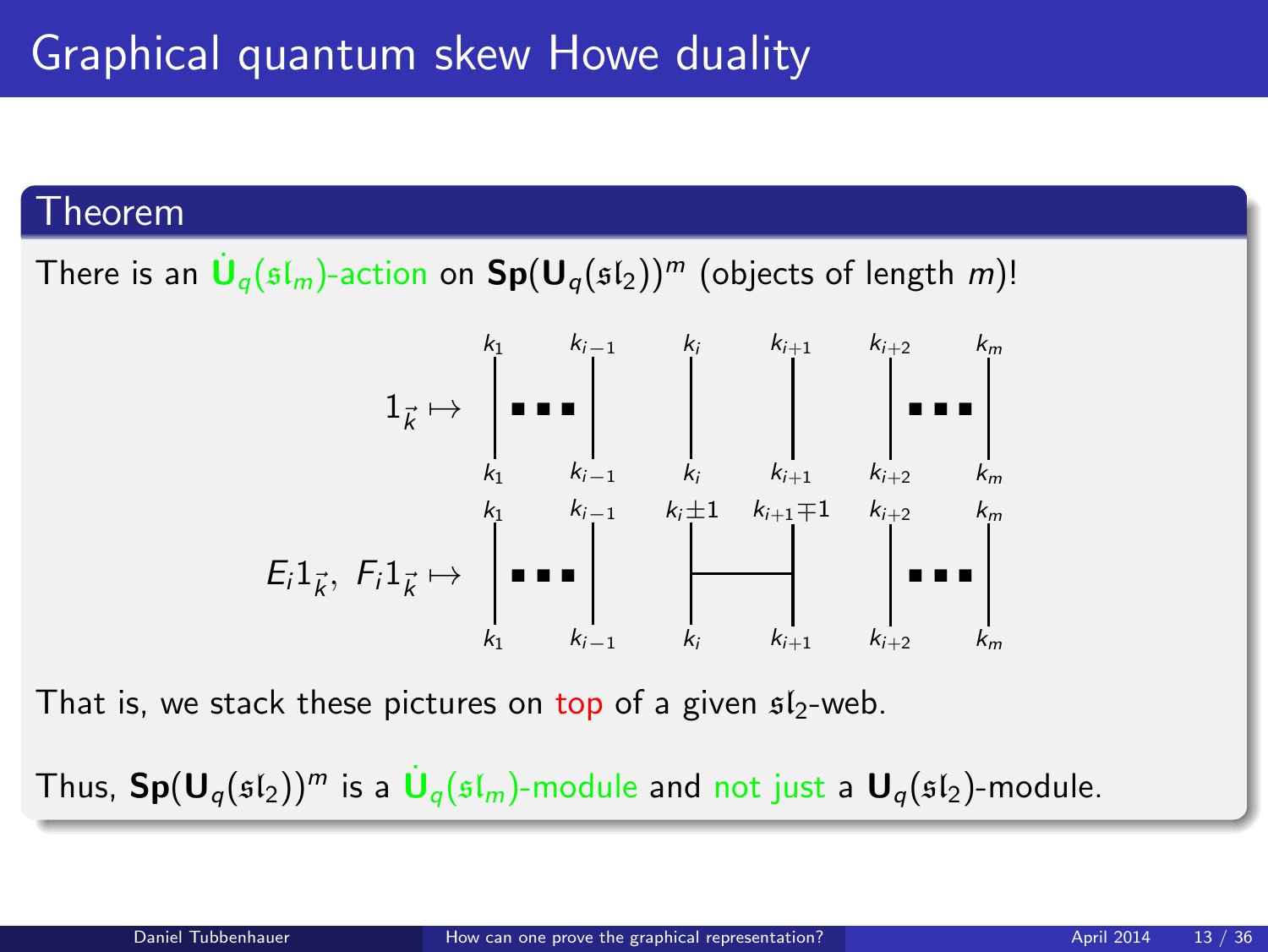# Graphical quantum skew Howe duality - even better

#### Theorem

The  $\dot{\mathbf U}_q(\mathfrak{sl}_m)$ -submodule

$$
W_2((2^\ell))=\bigoplus_{\vec{k}\in \Lambda(m,2\ell)}W_2(\vec{k})=\bigoplus_{\vec{k}\in \Lambda(m,2\ell)}\text{Mor}_{\text{Sp}(U_q(\mathfrak{sl}_2))}((2^\ell),\vec{k}),
$$

called the  $\mathfrak{sl}_2$ -web space, is a  $\dot{\mathsf{U}}_q(\mathfrak{sl}_m)$ -module of highest weight  $(2^\ell)$ . Thus, it is generated by  $\dot{\bm{\mathsf{U}}}_q^ _{q}$  ( $\mathfrak{sl}_{m}$ ) (aka  $F$ 's suffice).

$$
\mathbf{U}_q^-(\mathfrak{sl}_m)-\text{action}\begin{array}{c}1\\ \uparrow\\ \downarrow\\ 2\\ \downarrow\\ \end{array}\begin{array}{c}1\\ \begin{array}{c}1\\ \vdots\\ \rule{0mm}{3mm}F_2\end{array}\begin{array}{c}1\\ \vdots\\ \rule{0mm}{3mm}F_2\end{array}\begin{array}{c}1\\ \vdots\\ \rule{0mm}{3mm}F_2\end{array}\begin{array}{c}1\\ \vdots\\ \rule{0mm}{3mm}F_2\end{array}\begin{array}{c}1\\ \vdots\\ \rule{0mm}{3mm}F_2\end{array}\begin{array}{c}1\\ \vdots\\ \rule{0mm}{3mm}F_2\end{array}\begin{array}{c}1\\ \vdots\\ \rule{0mm}{3mm}F_2\end{array}\begin{array}{c}1\\ \vdots\\ \rule{0mm}{3mm}F_2\end{array}\begin{array}{c}1\\ \vdots\\ \rule{0mm}{3mm}F_2\end{array}\begin{array}{c}1\\ \vdots\\ \rule{0mm}{3mm}F_2\end{array}\begin{array}{c}1\\ \vdots\\ \rule{0mm}{3mm}F_2\end{array}\begin{array}{c}1\\ \vdots\\ \rule{0mm}{3mm}F_2\end{array}\begin{array}{c}1\\ \vdots\\ \rule{0mm}{3mm}F_2\end{array}\begin{array}{c}1\\ \vdots\\ \rule{0mm}{3mm}F_2\end{array}\begin{array}{c}1\\ \vdots\\ \rule{0mm}{3mm}F_2\end{array}\begin{array}{c}1\\ \vdots\\ \rule{0mm}{3mm}F_2\end{array}\begin{array}{c}1\\ \vdots\\ \rule{0mm}{3mm}F_2\end{array}\begin{array}{c}1\\ \vdots\\ \rule{0mm}{3mm}F_2\end{array}\begin{array}{c}1\\ \vdots\\ \rule{0mm}{3mm}F_2\end{array}\begin{array}{c}1\\ \vdots\\ \rule{0mm}{3mm}F_2\end{array}\begin{array}{c}1\\ \vdots\\ \rule{0mm}{3mm}F_2\end{array}\begin{array}{c}1\\ \vdots\\ \rule{0mm}{3mm}F_2\end{array}\begin{array}{c}1\\ \vdots\\ \rule{0mm}{3mm}F_2\end{array}\begin{array}{c}1\\ \vdots\\ \rule{0mm}{3mm}F_2\end{array}\begin{array}{
$$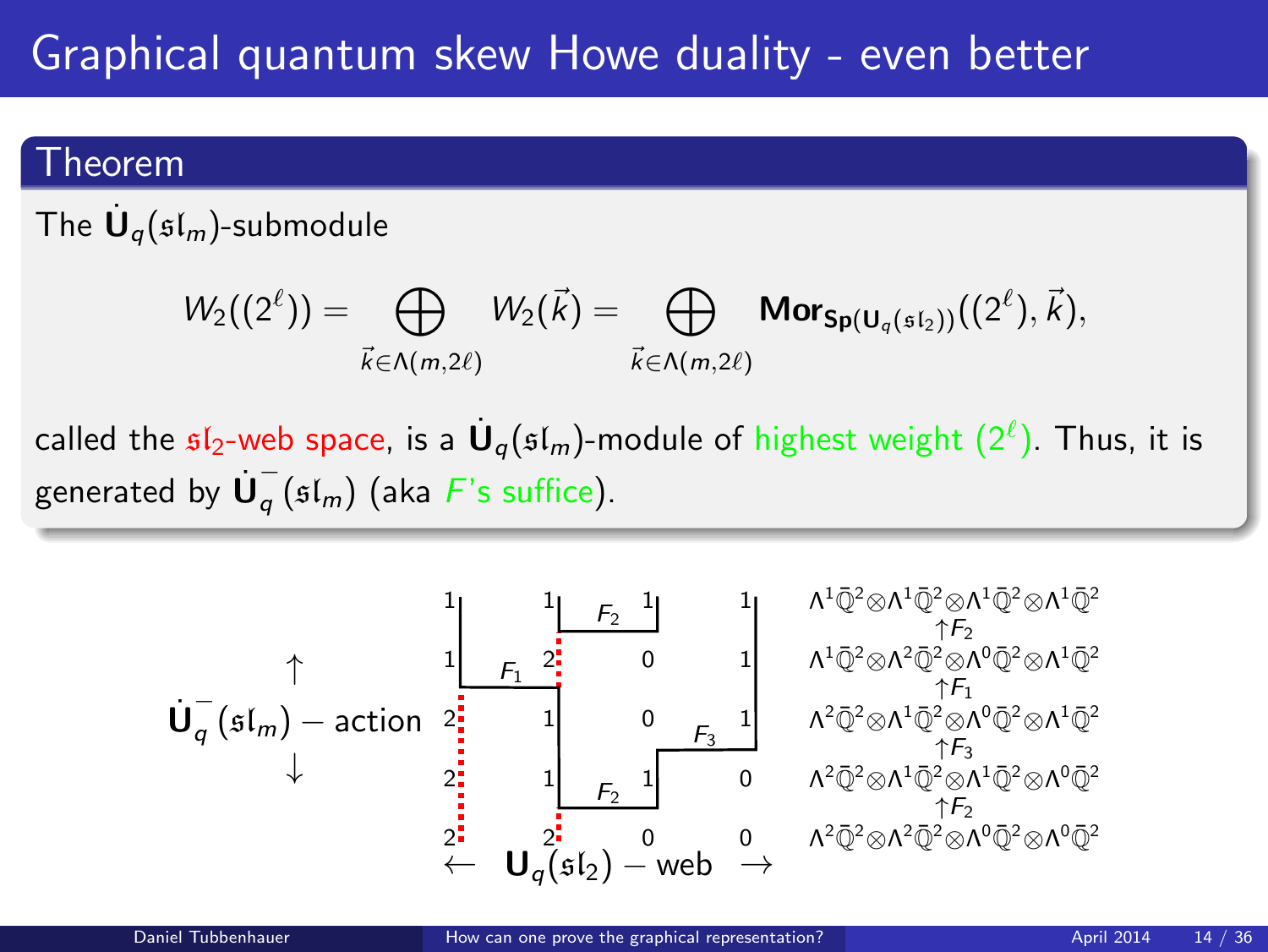# An instance of  $\dot{\mathbf U}_q(\mathfrak{sl}_m)$ -highest weight theory

What is the upshot of this?

- "Explains" the  $U_q(sI_2)$ -intertwiner as instances of the (well developed)  $\dot{\mathbf{U}}_q(\mathfrak{sl}_m)$ -highest weight theory.
- $\bullet$  The action of the F's is explicit and inductive a powerful tool to prove statements.
- All the relations follow from the well-known ones from  $\dot{\mathbf U}_q(\mathfrak{sl}_m)$ , e.g.

$$
E_1F_1v_{20}-E_1E_1v_{20}=\underbrace{\frac{K_1K_2^{-1}-K_1^{-1}K_2}{q-q^{-1}}}_{=[2]1_{20} \text{ in } \dot{U}_q(\mathfrak{sl}_m)}v_{20}\Rightarrow 1\begin{bmatrix}0&2\\E_1\\E_1\\F_1\end{bmatrix}=[2]\cdot \begin{bmatrix}0&2\\2\end{bmatrix}
$$
1<sub>20</sub> 0

Even better:  $\dot{\mathbf{U}}_a^ _q$  ( $\mathfrak{sl}_m$ ) suffices for everything!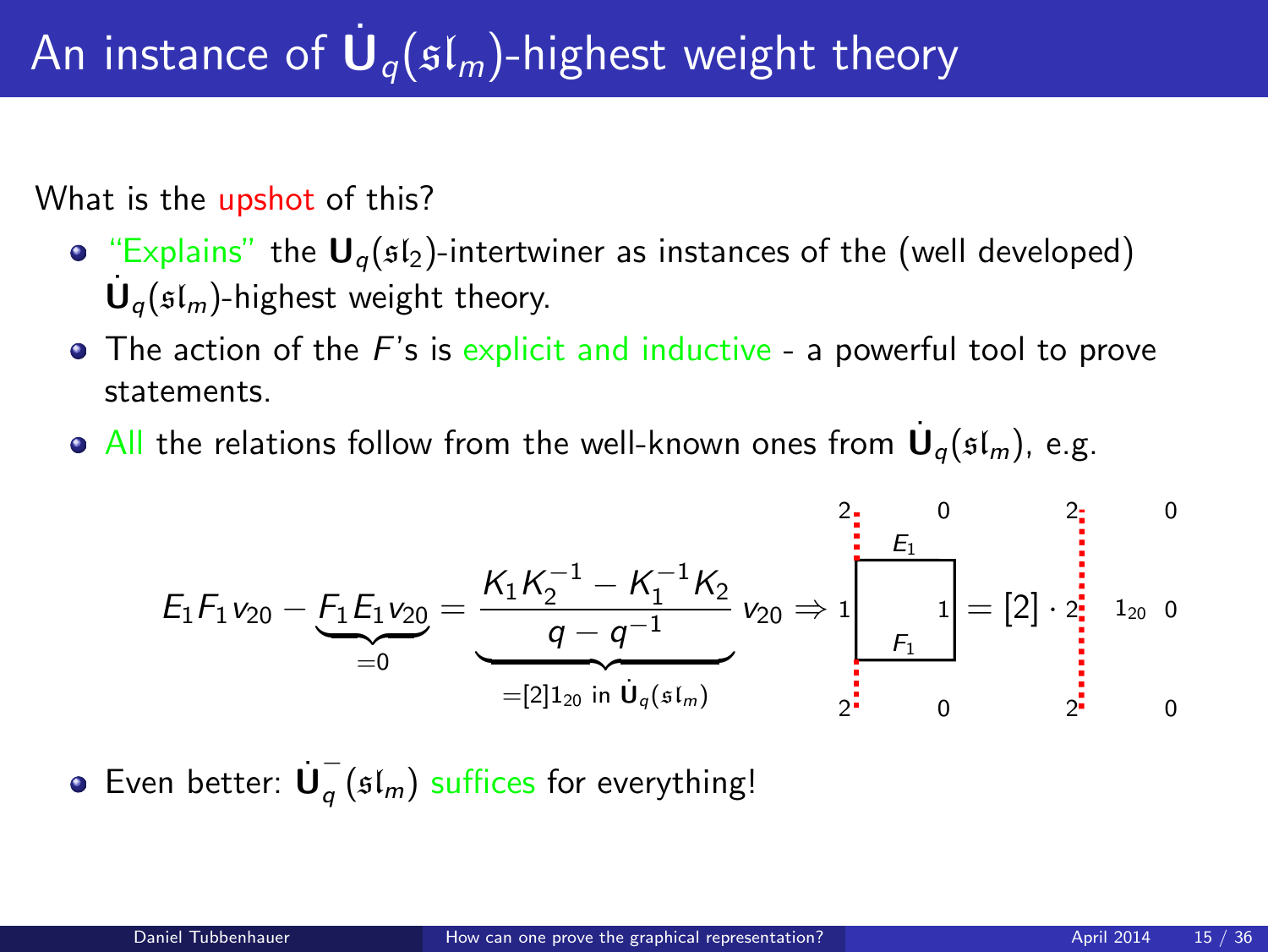Let  $L_D$  be a diagram of an oriented link. Set  $[2]=q+q^{-1}$  and

 $n_{+}$  = number of crossings  $\chi$  n<sub>−</sub> = number of crossings  $\chi$ 

### Definition/Theorem(Jones 1984, Kauffman 1987)

The bracket polynomial of the diagram  $L<sub>D</sub>$  (without orientations) is a polynomial  $\langle L_D \rangle \in \mathbb{Z}[q,q^{-1}]$  given by the following rules.

 $\langle \emptyset \rangle = 1$  (normalization).

• 
$$
\langle \rangle \langle \rangle = \langle \rangle
$$
  $\langle \rangle - q \langle \rangle$  (recursion step 1).

- $\bullet \langle \bigcirc \amalg L_D \rangle = [2] \cdot \langle L_D \rangle$  (recursion step 2).
- <span id="page-15-0"></span> $[2]J(L_D) = (-1)^{n_{-}} q^{n_{+}-2n_{-}} \langle L_D \rangle$  (Re-normalization).

The polynomial  $J(\cdot)\in \mathbb{Z}[q,q^{-1}]$  is an invariant of oriented links.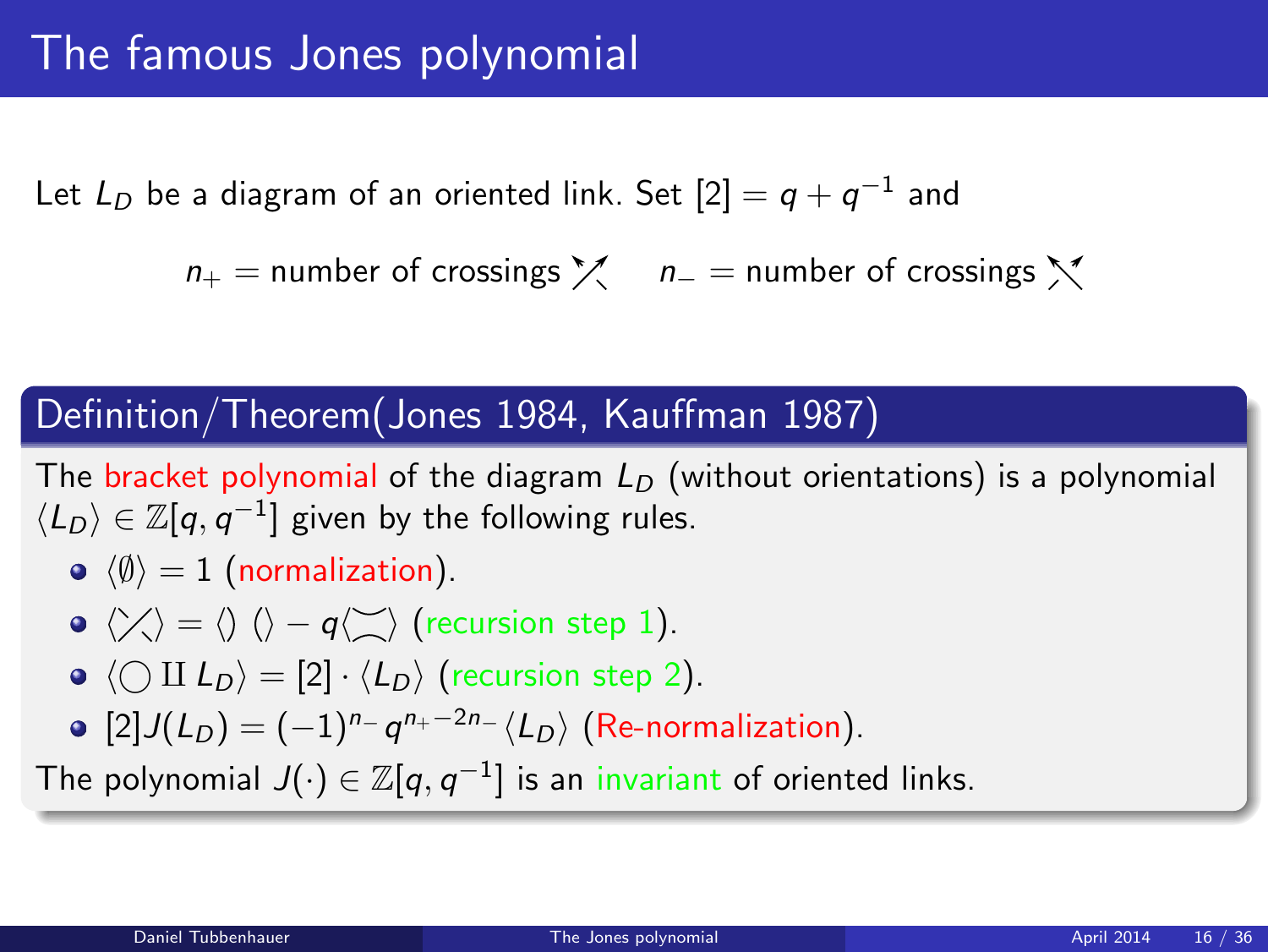

Thus,  $J(Hopf) = q^5 + q$ , i.e the Hopf link is not trivial!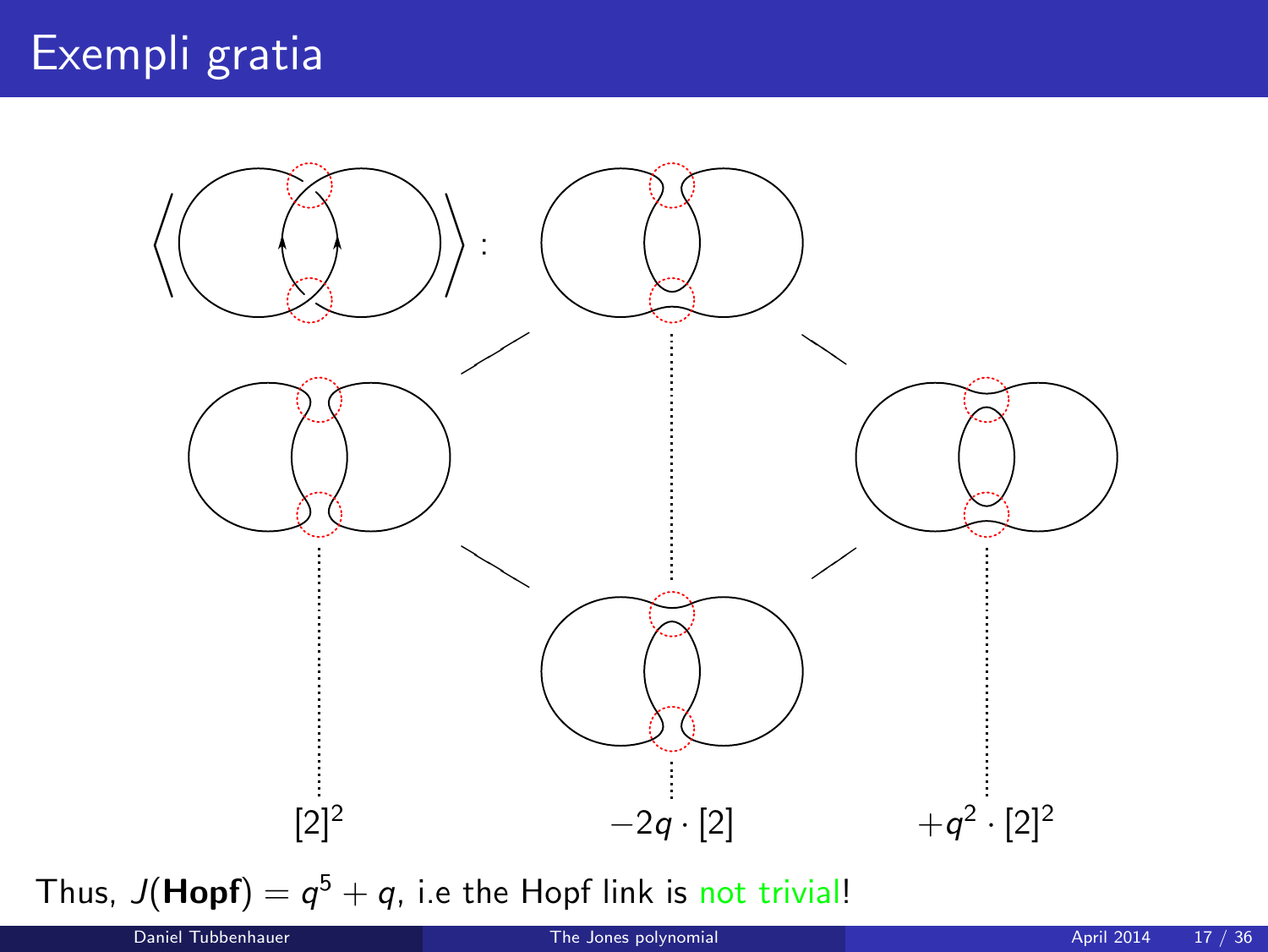# Crossings measure the difference between  $F_iF_{i+1}$ and  $F_{i+1}F_i$

Define an  $\mathbf{U}_q(\mathfrak{sl}_2)$ -intertwiner called positive crossing  $\mathcal{T}_1^+$  as follows.



Wait: It is a  $\dot{\textbf U}_q(\mathfrak{sl}_m)$ -highest weight module: <mark>No  $E$ 's are needed!</mark>

<span id="page-17-0"></span>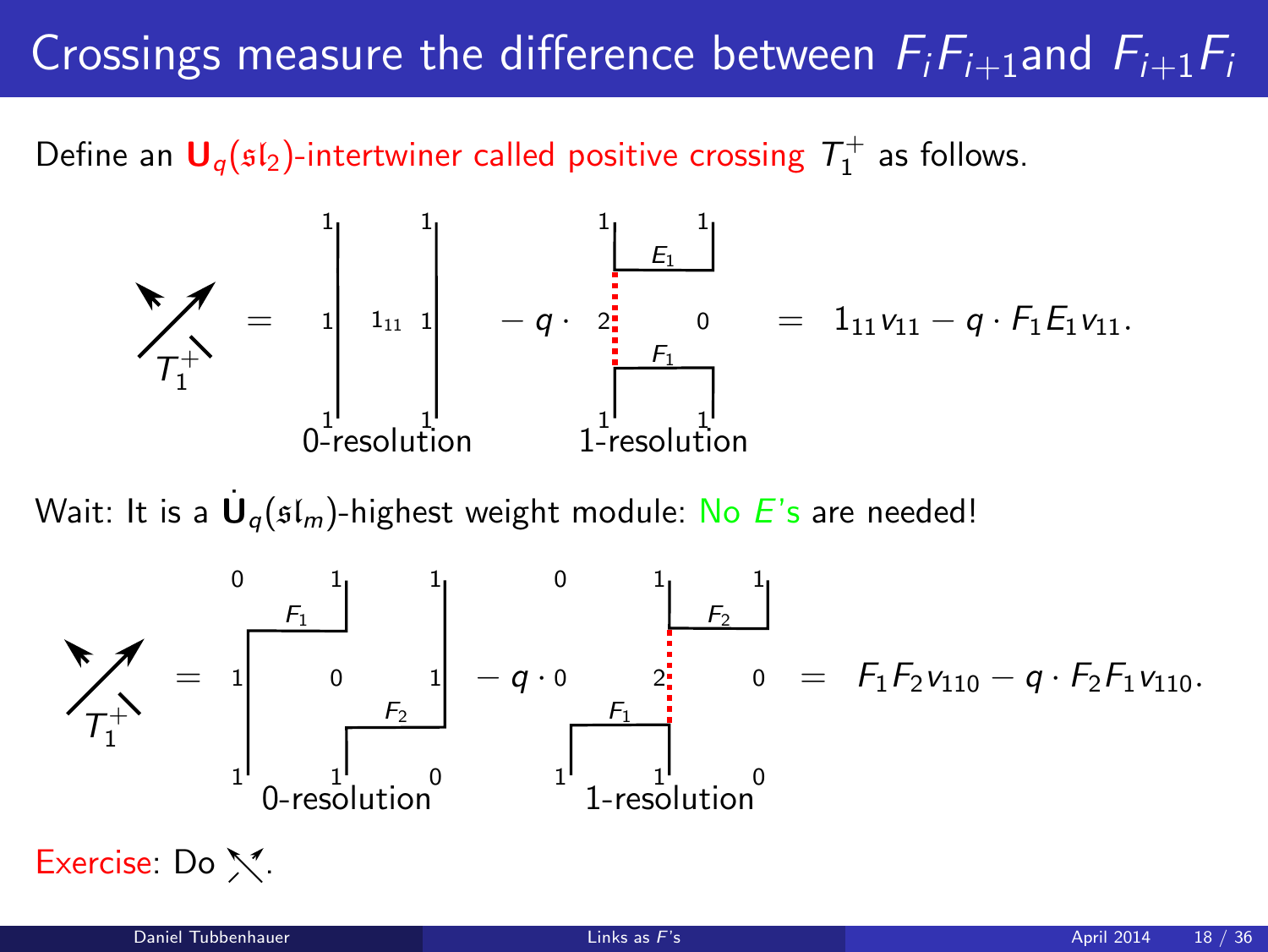#### $\dot{\mathsf{U}}_a^+$  $_{q}\left( \frak{sl}_{m}\right)$  knows link diagrams

Using these  $\mathcal{T}^+_k$  and  $\mathcal{T}^-_k$  together with the  $F$ 's we can write link diagrams as



 $\mathsf{qH}(\mathsf{Hopf})= \mathsf{F}_4^{(2)} \mathsf{F}_4 \mathsf{F}_3 \mathsf{F}_5 \mathsf{F}_4 \mathsf{T}_2^+ \mathsf{T}_1^+ \mathsf{F}_4 \mathsf{F}_3 \mathsf{F}_2 \mathsf{F}_5 \mathsf{F}_4 \mathsf{F}_3 \mathsf{F}_2 \mathsf{F}_1 \mathsf{F}_4^{(2)} \mathsf{F}_3^{(2)} \mathsf{F}_2^{(2)} \mathsf{v}_{220000}.$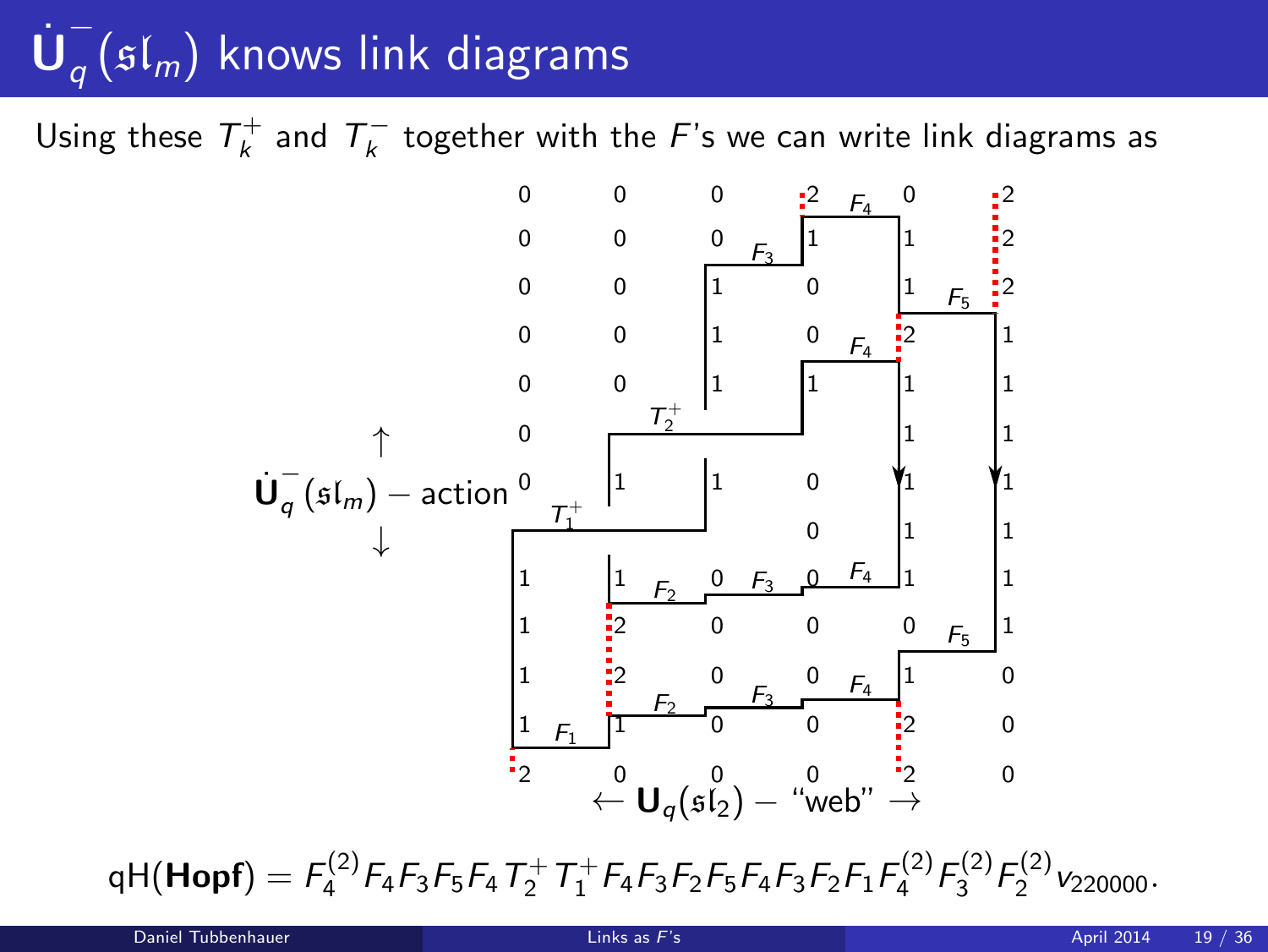## Jumping from a highest to a lowest weight



Resolutions are strings of  $F$ 's jumping from a highest to a lowest  $\dot{\mathsf{U}}_q(\mathfrak{sl}_m)$ -weight space. Both are 1-dimensional, thus, this gives a quantum number!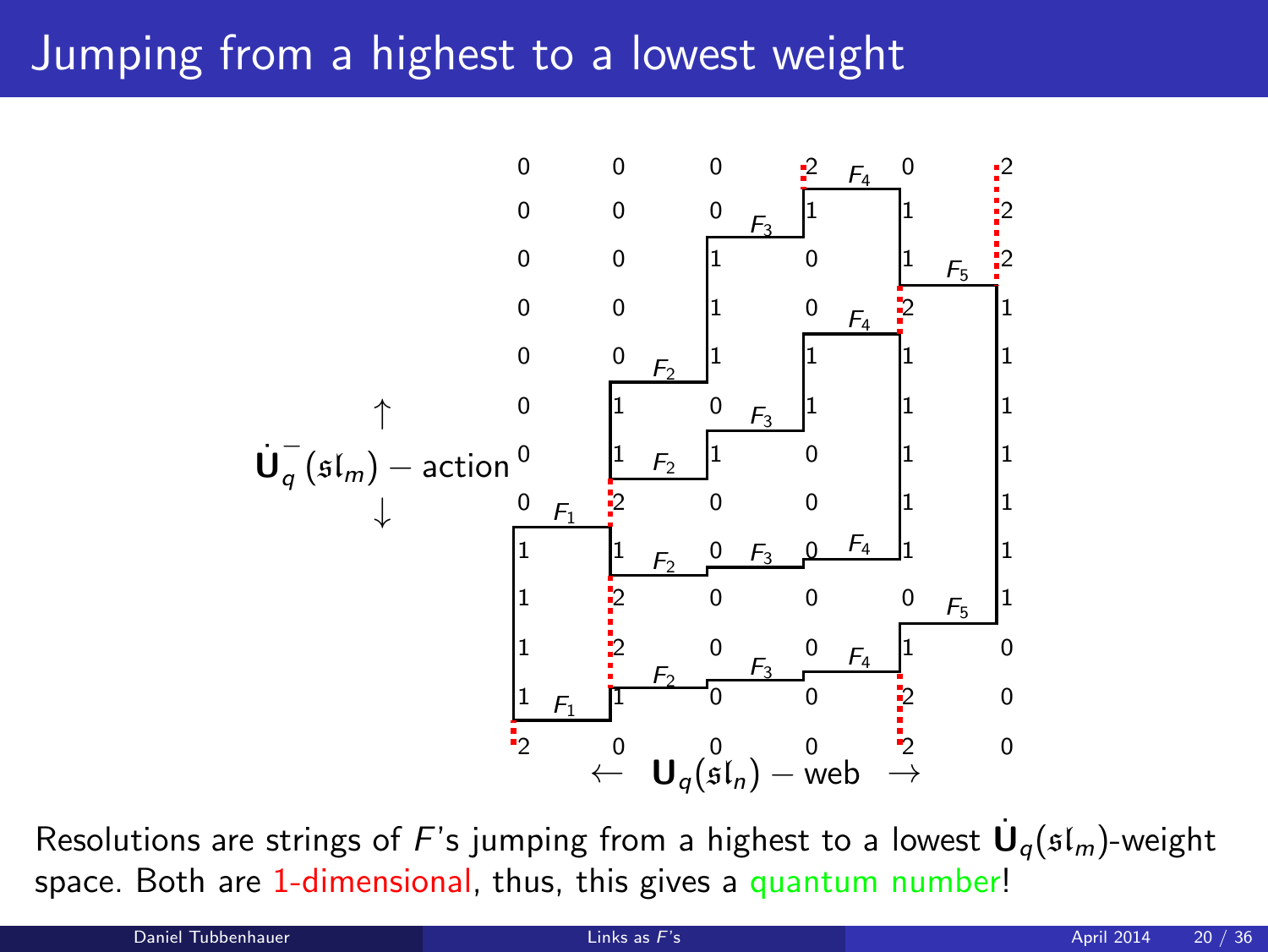# It works fine!

### Definition

Given a link diagram  $L_D$ . Put it in a position à la Morse and obtain  $gH(L_D)$ . Define  $P^2_{\bf RT}(L_D)\in \mathbb Z[q,q^{-1}]$  as the  $q$ -weighed, alternating sum over all resolutions multiplied by  $(-1)^{n-1} q^{n_+-2n_-}$  (re-normalization).

Exercise: Check that this does not depend on the choice of the position à la Morse by using the relations from  $\dot{\mathbf{U}}_q(\mathfrak{sl}_m)$ .

There is a  $\mathfrak{sl}_n$ -variant of this, denoted by  $P^n_{\bf RT}(L_D)$ , that can also be colored with different fundamental  $\mathbf{U}_q(\mathfrak{sl}_n)$ -representations  $\Lambda^k\bar{\mathbb{Q}}^n$ .

#### Theorem

The (colored) polynomial  $P^n_{\mathsf{RT}}(L_D)$  is an invariant of links. Moreover, it is the (colored) Reshetikhin-Turaev  $sI_n$ -link polynomial.

<span id="page-20-0"></span>In particular: The polynomial  $P^2_{\bf RT}(L_D)$  colored with the  ${\bf U}_q(\mathfrak{sl}_2)$ -tensor representations  $\Lambda^1 \overline{\mathbb{O}}^2$  gives the Jones polynomial  $J(L_D)$ .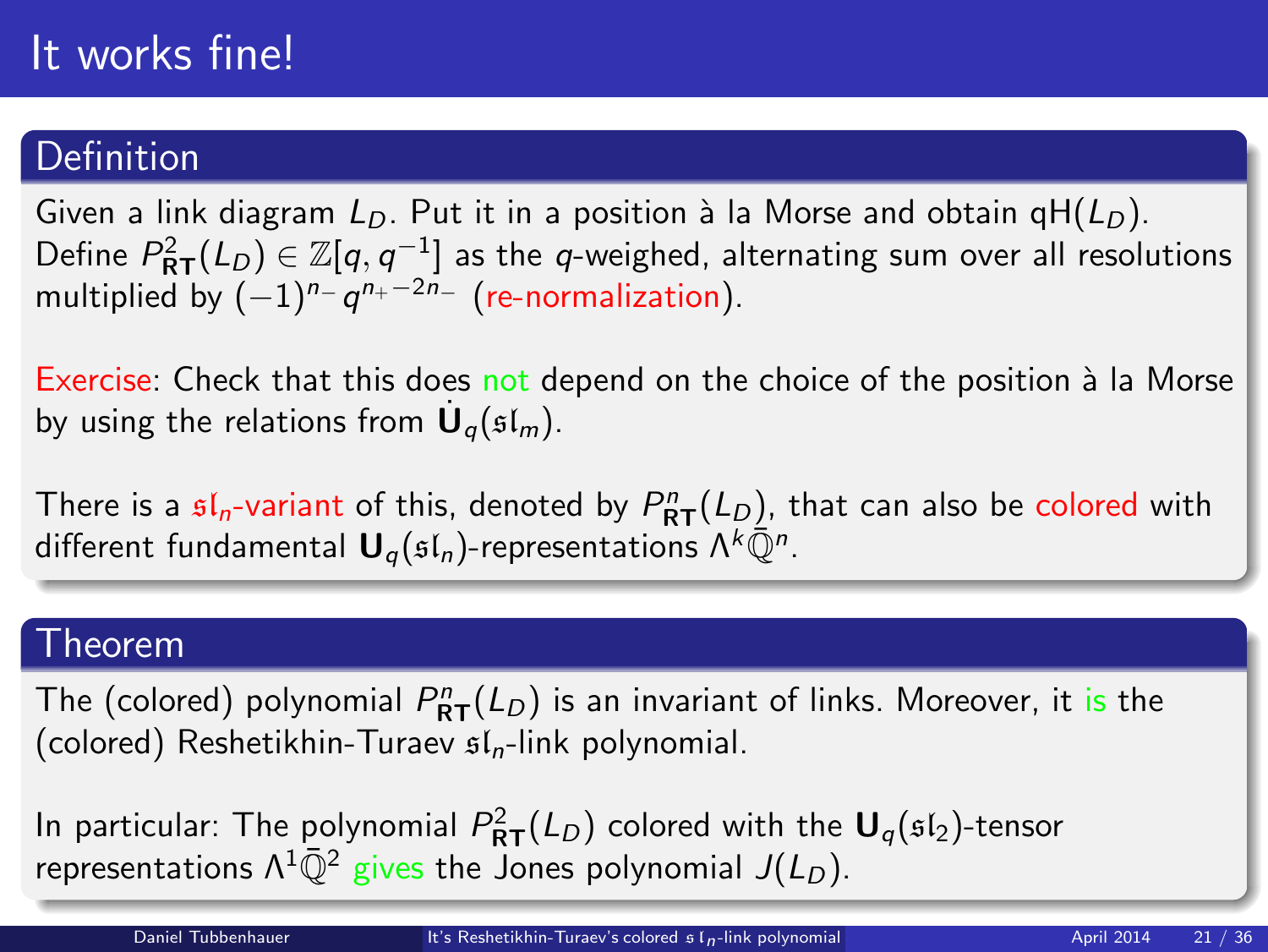Let us summarize the connection between (colored)  $sI_n$ -link polynomials and the  $\dot{\mathbf{U}}_q(\mathfrak{sl}_m)$ - $\dot{\mathbf{U}}_q(\mathfrak{sl}_n)$ -skew Howe duality.

- Reshetikhin-Turaev: The  $\mathfrak{sl}_n$ -link polynomials  $P^n_{\mathsf{RT}}(\cdot)$  are  $\mathsf{U}_q(\mathfrak{sl}_n)$ -intertwiner.
- ${\mathbf U}_q(\mathfrak{sl}_n)$ -intertwiner are vectors in hom's between  $\dot{{\mathbf U}}_q(\mathfrak{sl}_m)$ -weight spaces.
- Only  $F$ 's:  $\dot{\mathbf{U}}_q^ _{q}$  ( $\mathfrak{sl}_{m}$ ) suffices. Conclusion: The (colored)  $\mathfrak{sl}_{n}$ -link polynomials  $P^n_{\mathsf{RT}}(\cdot)$  are instances of  $\mathsf{U}_q(\mathfrak{sl}_m)$ -highest weight theory!
- Even better: There exists a fixed m for each link L such that  $\dot{\mathbf{U}}_q(\mathfrak{sl}_m)$ -highest weight theory governs all the  $sL$ -polynomials of L.
- If  $L_D$  is a link diagram, then  $P^n_{\mathsf{RT}}(L_D)$  is obtained by jumping via F's from a highest  $\dot{\mathbf U}_q(\mathfrak{sl}_m)$ -weight  $v_h$  to a lowest  $\dot{\mathbf U}_q(\mathfrak{sl}_m)$ -weight  $v_l!$
- $P_{\mathsf{RT}}^n(L_D)$  "measure" the difference between different "ways" from  $v_h$  to  $v_l$ .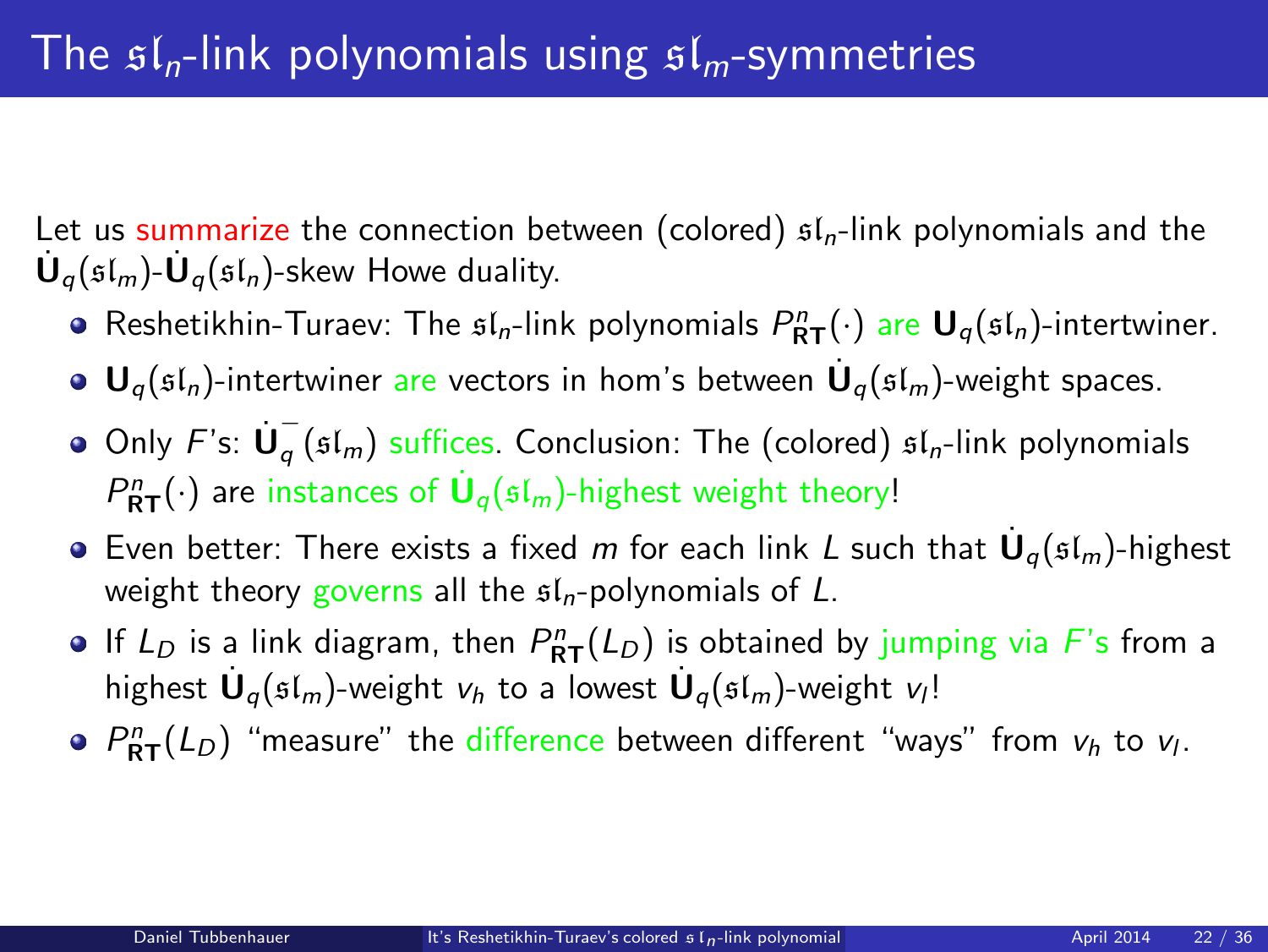### Let's categorify everything!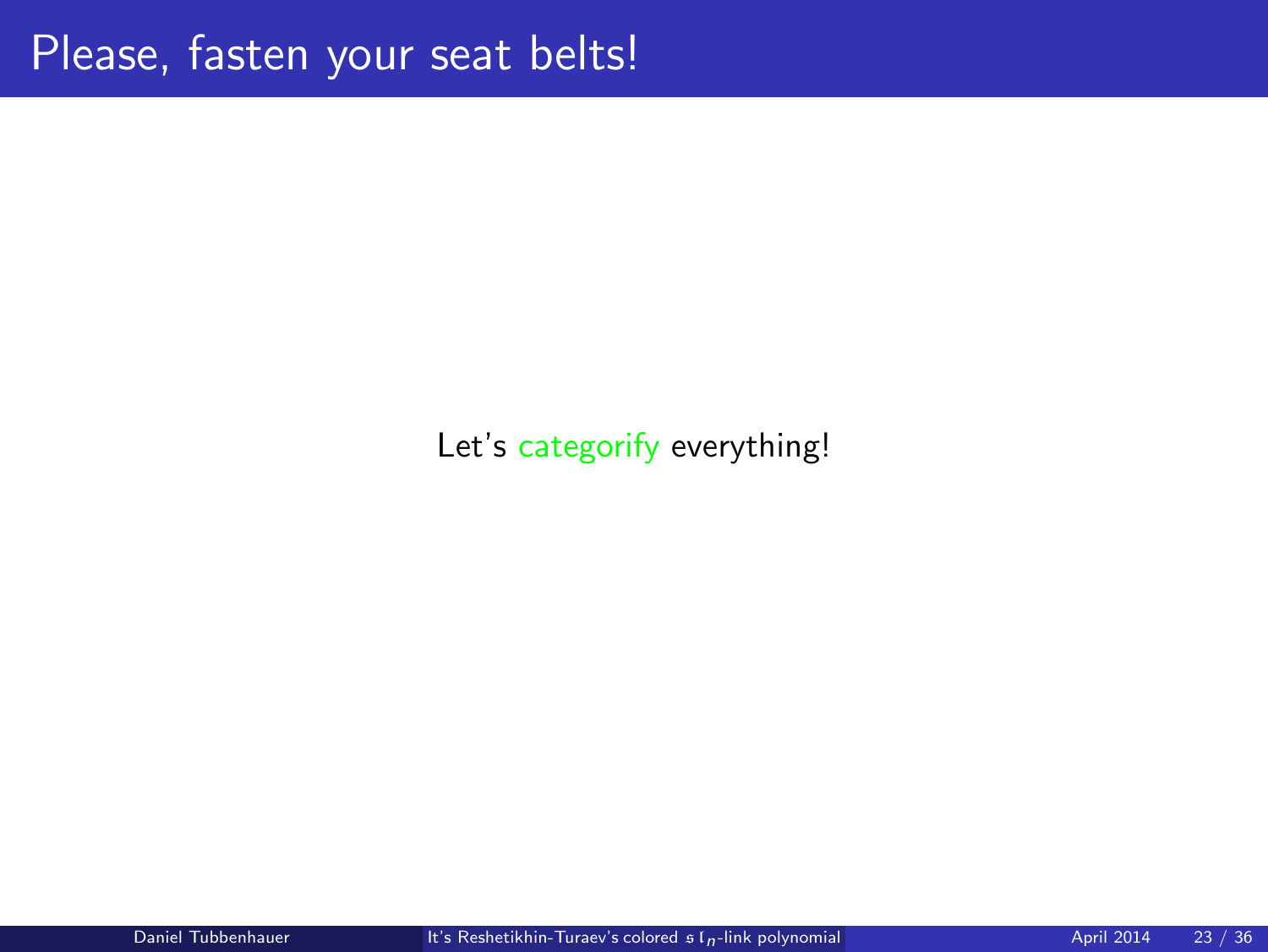Let A be some algebra, M be a A-module and  $C$  be a suitable category. Denote by  $a_1, a_2$  some words in some generating set.



<span id="page-23-0"></span>Moral: Lift modules to categories, actions to functors,  $=$  to natural isomorphisms.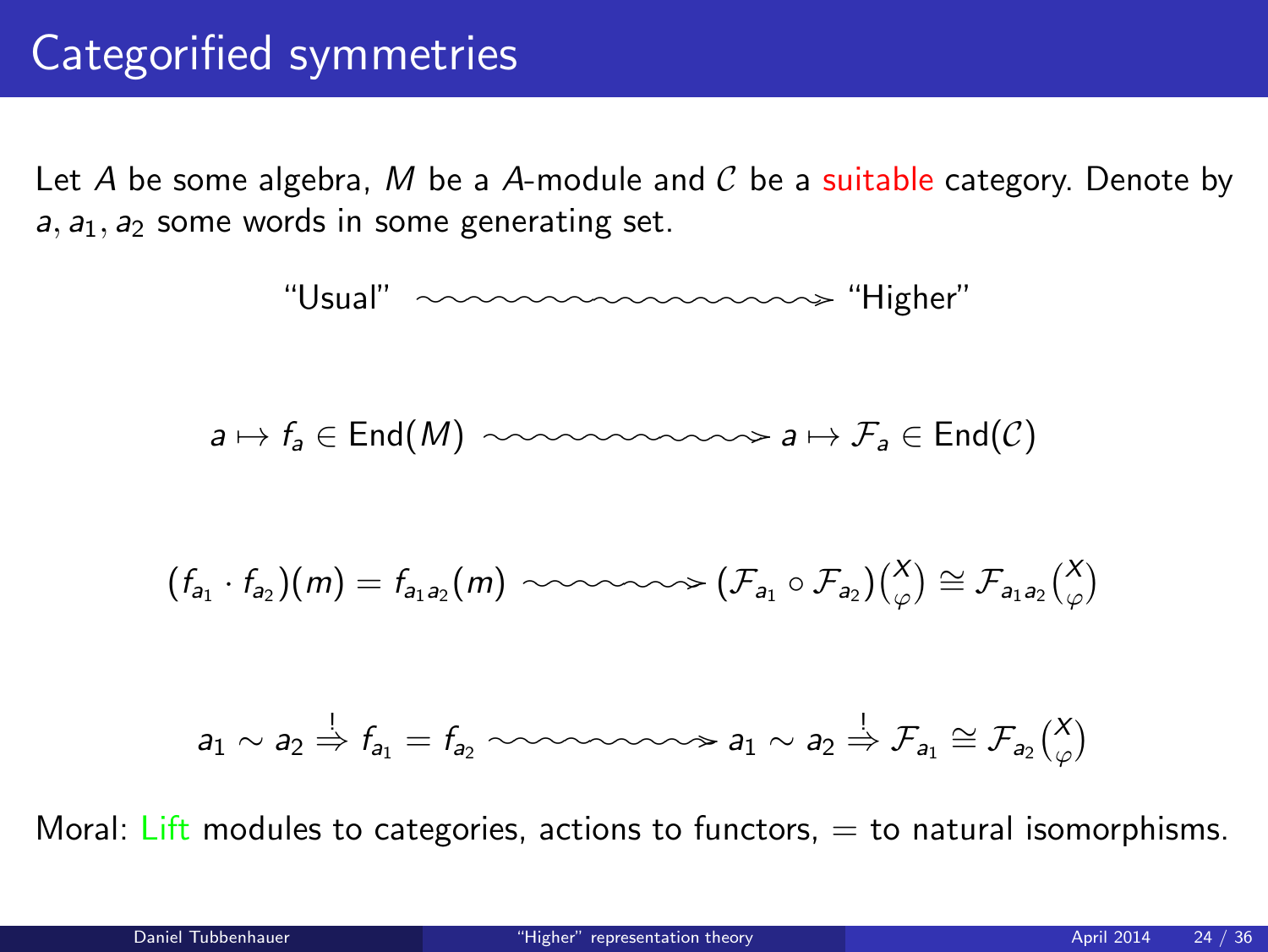We have several upshots.

- The natural transformations between functors give information invisible in "classical" representation theory.
- A categorical representation contains more information about the symmetries (or representations) of A.
- $\bullet$  If C is suitable, e.g. module categories over an algebra, then its indecomposable objects  $X$  gives a basis  $[X]$  of M with positivity properties.
- $\bullet$  In particular, consider A as a A-module. Then  $[X]$  gives a basis of A with positive structure coefficients  $c_k^{ij}$  via

$$
X_{a_i} \otimes X_{a_j} \cong \bigoplus_k X_{a_k}^{c_k^{ij}} \rightsquigarrow a_i a_j = \sum_k c_k^{ij} a_k, \ c_k^{ij} \in \mathbb{N}.
$$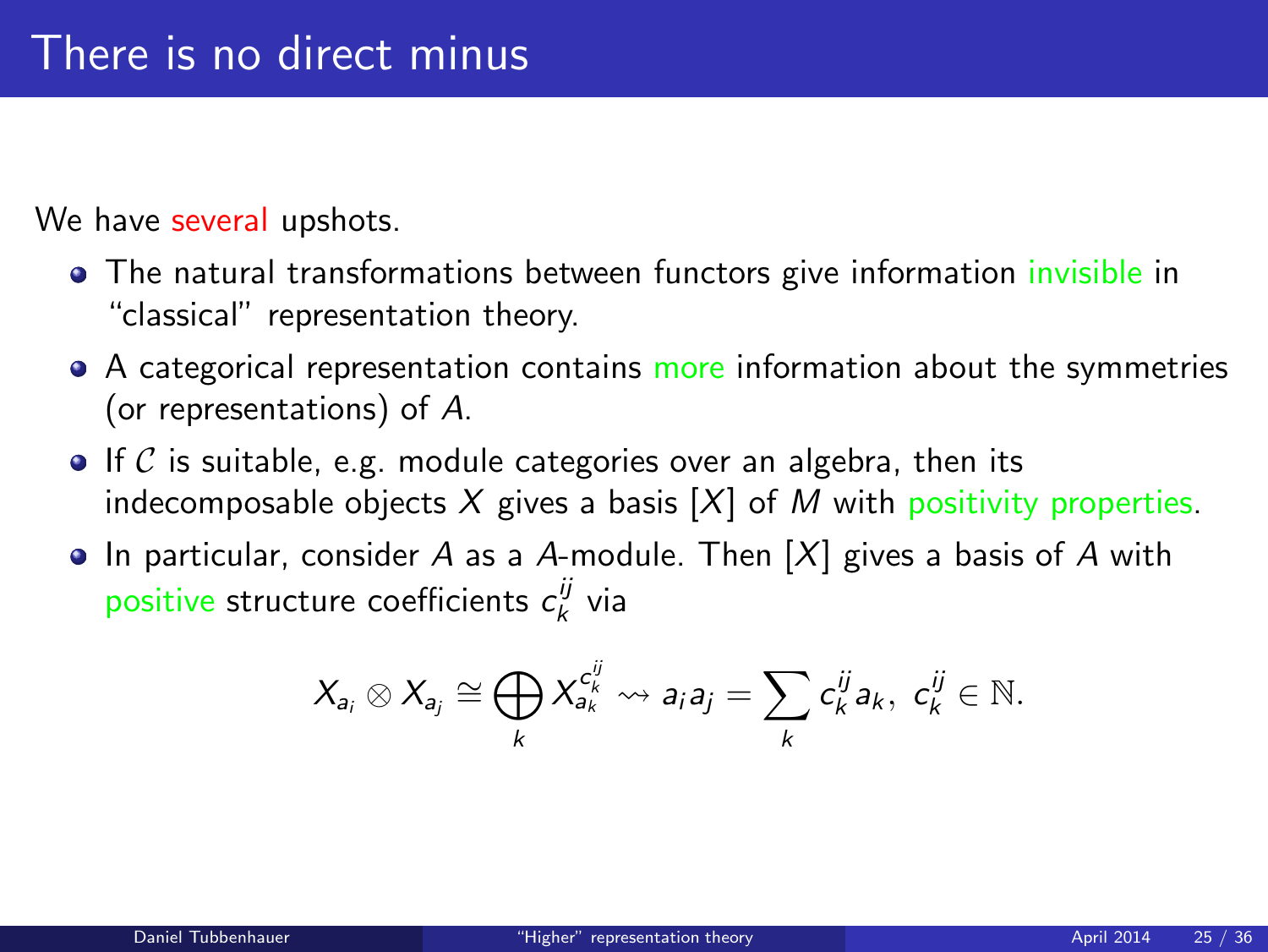## How to get our hand on the natural transformations?

Reformulate: Let us see A as a category A with one object  $*$  and a morphism a for each  $a \in A$ . Then a categorical action can be seen as a functor

$$
\mathcal{R}\colon \mathcal{A}\to \mathsf{End}(\mathcal{C}), *\mapsto \mathcal{C} \text{ and } a\mapsto \mathcal{F}_a.
$$

But since  $End(\mathcal{C})$  is a 2-category (2-morphisms are the natural transformations) one can expect that there should be a 2-category  $\mathfrak A$  that categorifies  $\mathcal A$  and a 2-functor  $\mathfrak{R} : \mathfrak{A} \to \mathsf{End}(\mathcal{C})$  that categorifies  $\mathcal{R}$ .

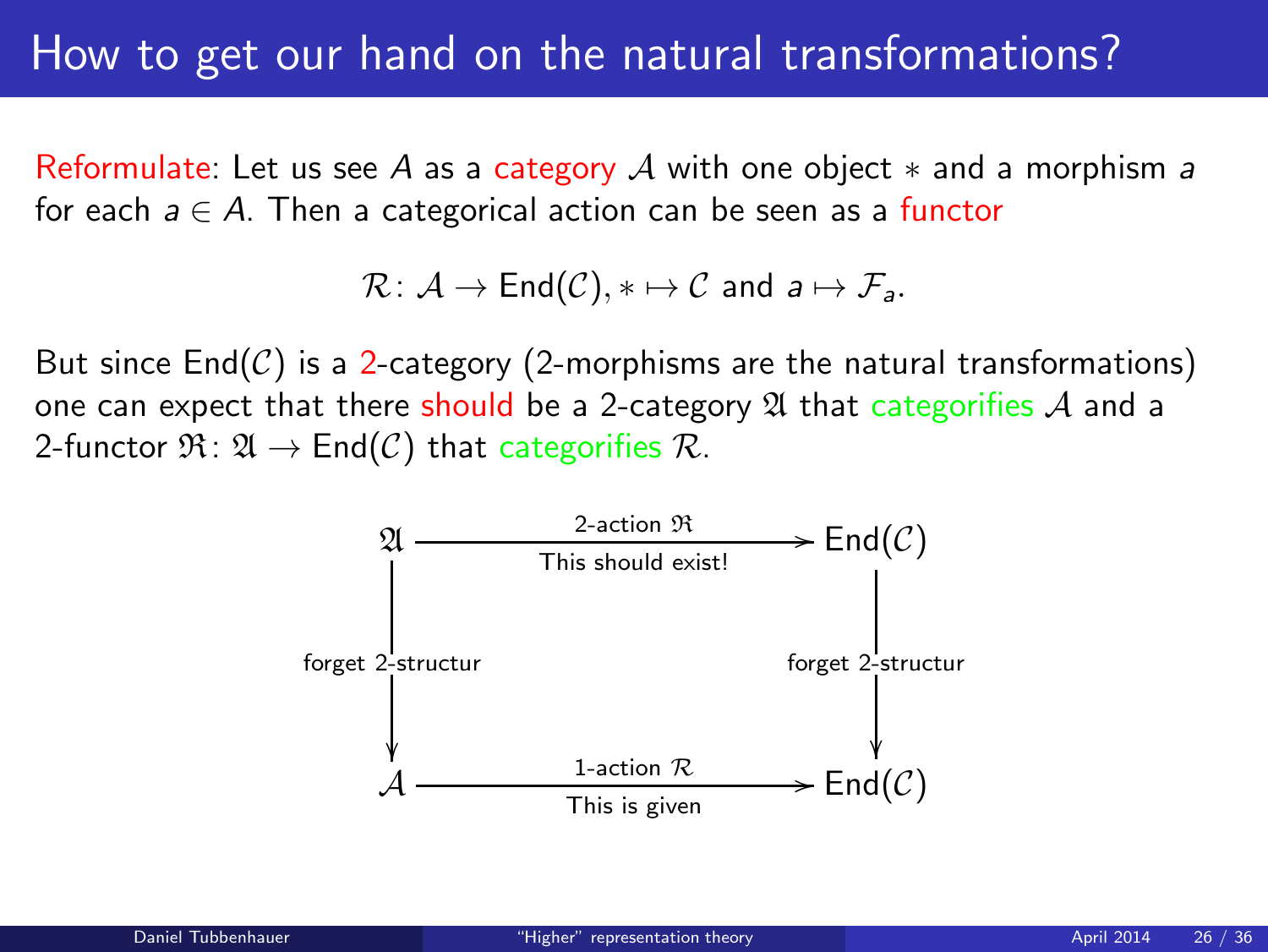

This is how it should be: There is an  $\dot{\mathsf{U}}_q(\mathfrak{sl}_m)$ -action on the  $\mathfrak{sl}_n$ -web spiders (for us it was mostly the case  $n = 2$ )

On the left side: There is Khovanov-Lauda's categorification of  $\dot{\mathsf{U}}_q(\mathfrak{sl}_m)$  denoted by  $\mathcal{U}(\mathfrak{sl}_m)$  (which I briefly explain soon).

<span id="page-26-0"></span>Conclusion: There should be a 2-action of  $U(s_m)$  on the top right - a suitable 2-category of "natural transformations" between  $U_{\alpha}(\mathfrak{sl}_n)$ -intertwiners!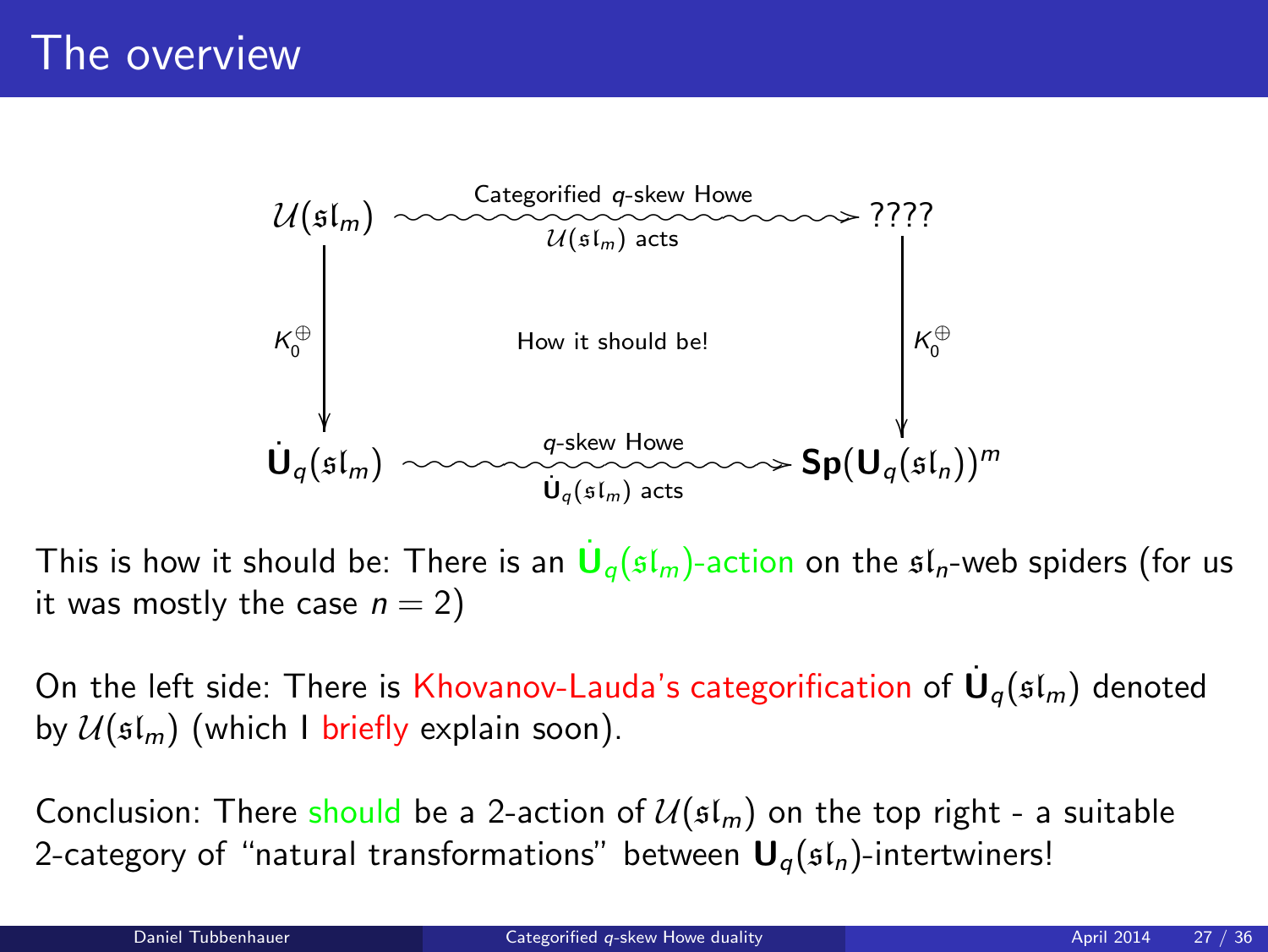# Rigid  $\mathfrak{sl}_2$ -foams: Hopefully illustrating examples

Instead of giving the formal definition of the rigid  $s/s$ -foam 2-category **Foam**<sub>2</sub> (that fills the top right from before) let me just give some examples.

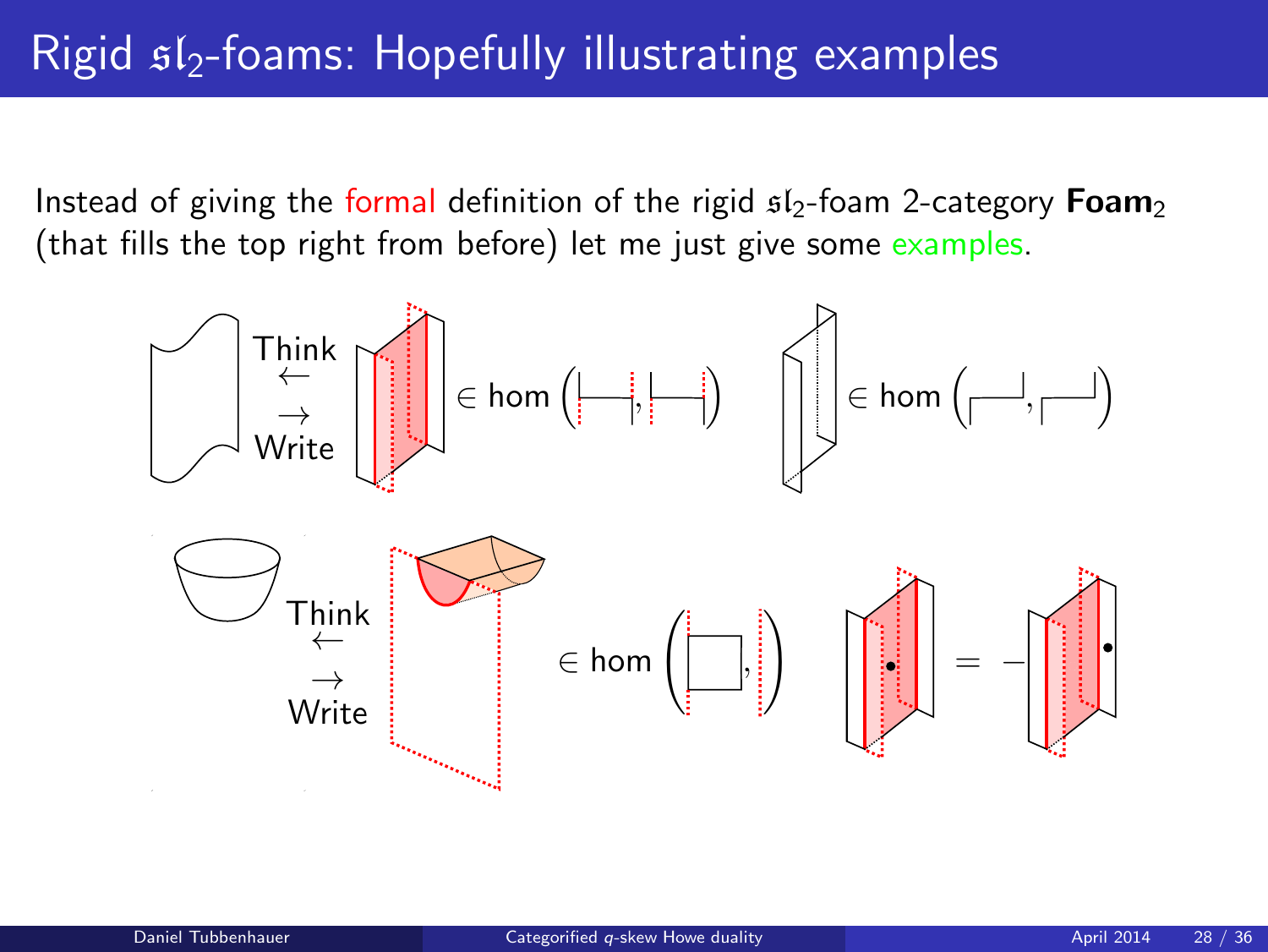# Khovanov-Lauda's 2-category  $\mathcal{U}(\mathfrak{sl}_m)$

### Definition/Theorem (Khovanov-Lauda 2008)

The 2-category  $U(\mathfrak{sl}_m)$  is defined by (everything suitably Z-graded and  $\bar{\mathbb{Q}}$ -linear):

- The objects of  $\mathcal{U}(\mathfrak{sl}_m)$  are the weights  $\vec{k} \in \mathbb{Z}^{m-1}.$
- The 1-morphisms are finite formal sums of the form  $\mathcal{E}_{I}\mathbf{1}_{\vec{k}}\{t\}$  and  $\mathcal{F}_{I}\mathbf{1}_{\vec{k}}\{t\}.$
- $\bullet$  2-cells are graded,  $\overline{\mathbb{Q}}$ -vector spaces generated by compositions of diagrams (additional ones with reversed arrows) as illustrated below plus relations.

$$
\vec{k}+\alpha_i\lambda_i\vec{k} \qquad \vec{k}-\alpha_i\lambda_i\vec{k} \qquad \vec{k}-\alpha_i\lambda_i\vec{k} \qquad \lambda_i\vec{k} \qquad \lambda_i\vec{k} \qquad \lambda_i\vec{k}
$$

We have

$$
\dot{\mathbf{U}}_q(\mathfrak{sl}_m)\cong K_0^{\oplus}(\mathcal{U}(\mathfrak{sl}_m))\otimes_{\mathbb{Z}[q,q^{-1}]}\bar{\mathbb{Q}}(q).
$$

Roughly: Read this as follows.

$$
\bigcap_{\vec{i}} \vec{k} \rightsquigarrow \varphi \colon E_i F_i 1_{\vec{k}} \rightarrow 1_{\vec{k}} \qquad \bigotimes_{\vec{k}} \vec{i} \rightsquigarrow \psi \colon 1_{\vec{k}} \rightarrow E_i F_i 1_{\vec{k}}
$$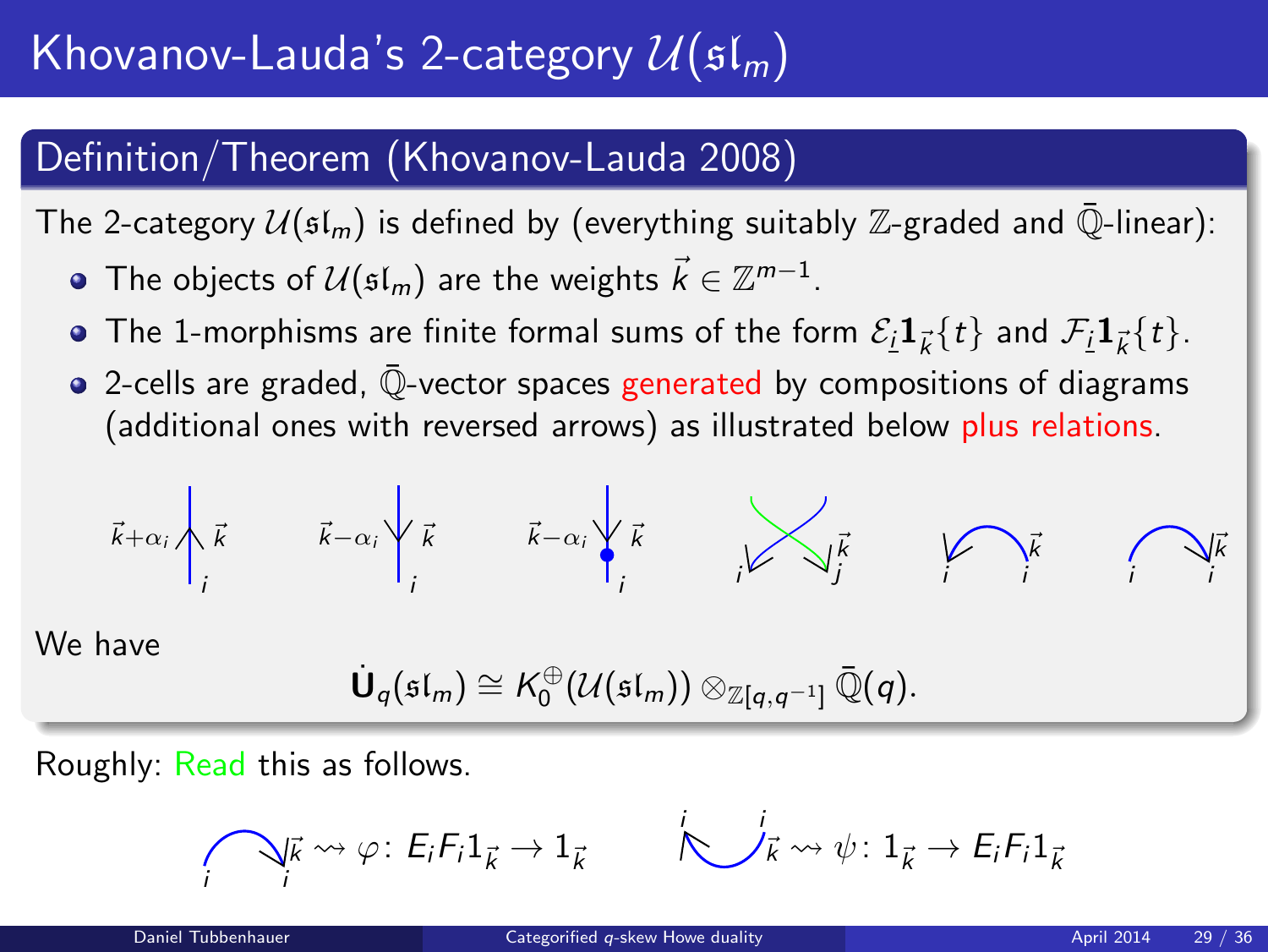### Definition/Theorem(Khovanov-Lauda, Rouquier 2008/2009)

Let  $R_m$  be a certain direct sum of subalgebras of  $\hom_{\mathcal{U}(\mathfrak{sl}_m)}(\mathcal{F}_i \mathbf{1}_{\vec{k}}\{t\},\mathcal{F}_j\mathbf{1}_{\vec{k}'}\{t\}).$ Thus only downwards pointing arrows - aka only F's. That is, working with  $R_m$ enables us to ignore orientations and consider only diagrams of the form

or or or

The KL-R algebra has the structure of a  $\mathbb Z$ -graded,  $\mathbb Q$ -algebra. We have

$$
\dot{\mathsf{U}}_q^-(\mathfrak{sl}_m) \cong \mathsf{K}^{\oplus}_0(R_m) \otimes_{\mathbb{Z}[q,q^{-1}]} \bar{\mathbb{Q}}(q).
$$

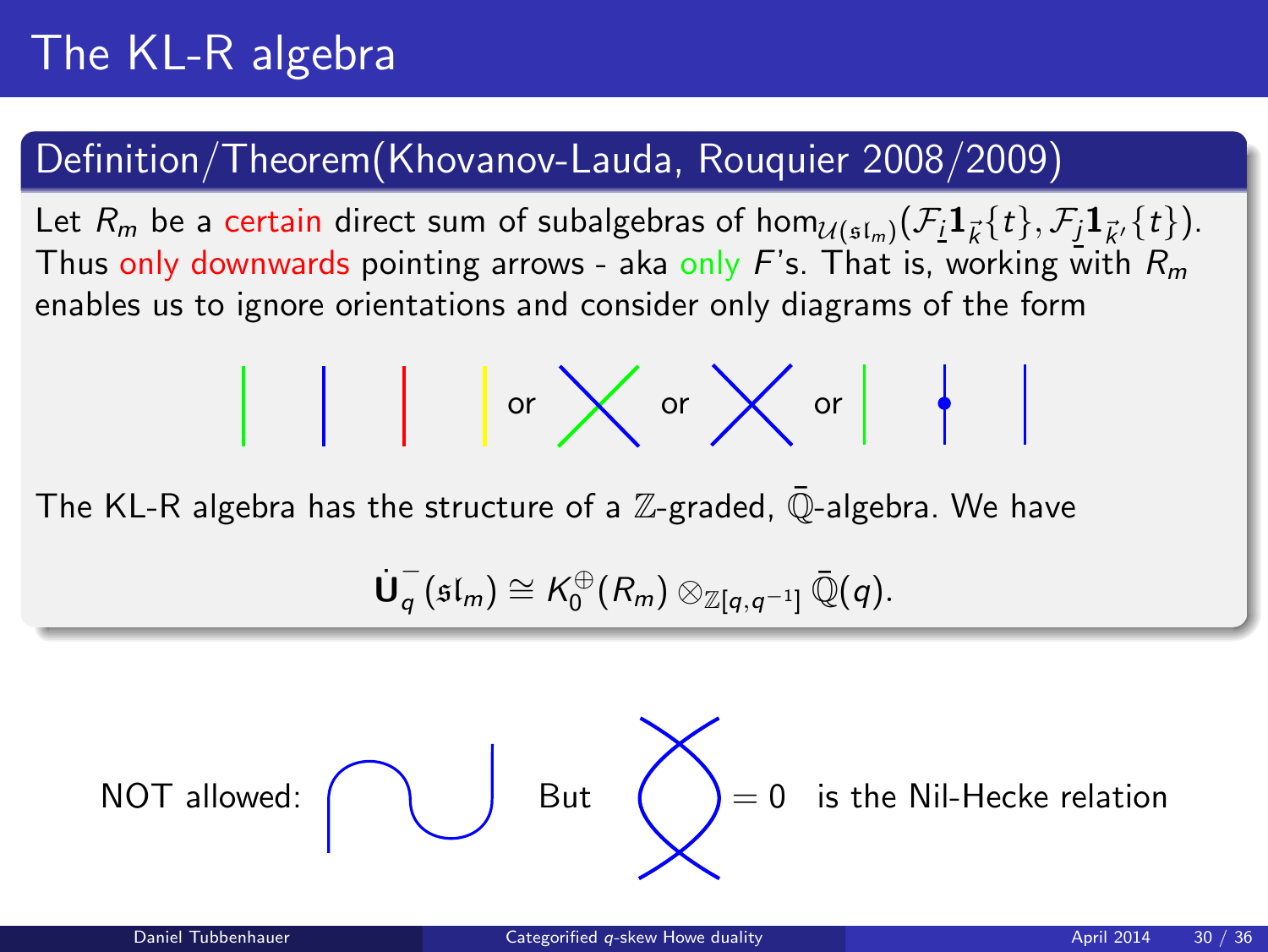# The cyclotomic quotient

### Definition(Khovanov-Lauda, Rouquier 2008/2009)

Fix a dominant  $\mathfrak{sl}_m$ -weight Λ. The cyclotomic KL-R algebra  $R_\Lambda$  is the subquotient of  $U(\mathfrak{sl}_m)$  defined by the subalgebra of only downward (only  $F(\mathfrak{sl})$ ) pointing arrows and rightmost region labeled Λ modulo the so-called cyclotomic relation



Theorem(Brundan-Kleshchev, Lauda-Vazirani, Webster, Kang-Kashiwara,...>2008)

Let  $V_\Lambda$  be the  $\dot{\mathbf U}_q(\mathfrak{sl}_m)$ -module of highest weight Λ. We have

$$
V_\Lambda\cong \mathcal{K}_0^\oplus(\mathit{R}_\Lambda)\otimes_{\mathbb{Z}[q,q^{-1}]}\bar{\mathbb{Q}}(q)
$$

as  $\dot{\mathsf{U}}_q(\mathfrak{sl}_m)$ -modules (note that this works for more general  $\mathfrak{g}$ ).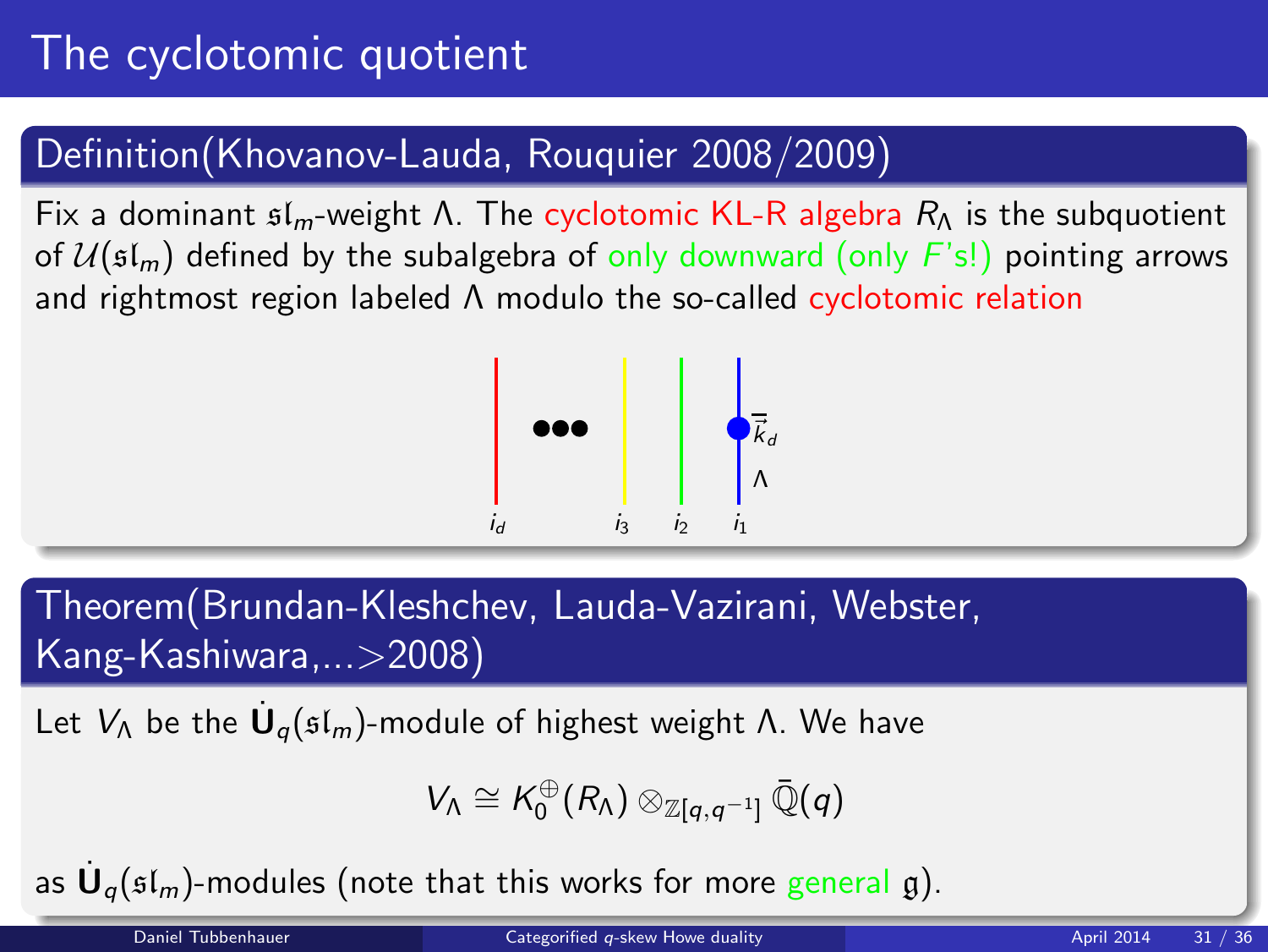# $sI_2$ -foamation (works for all  $n > 1!$ )

We define a 2-functor

 $\mathsf{\Gamma} \colon \mathcal{U}(\mathfrak{sl}_m) \rightarrow \mathsf{Foam}_2^m$ 

called  $sI_2$ -foamation, roughly in the following way.

On 2-cells: We define



And some others (that are not important today).

#### Theorem

The 2-functor  $\Gamma\colon\mathcal{U}(\mathfrak{sl}_m)\to \mathsf{Foam}_2^m$  categorifies  $q$ -skew Howe duality.

It descents down to a 2-functor  $\tilde{\Gamma} \colon R_\Lambda(\vec{k})$ -  $\mathsf{(p)}\mathsf{Mod}_{\mathsf{gr}} \to \mathsf{Foam}_2^m.$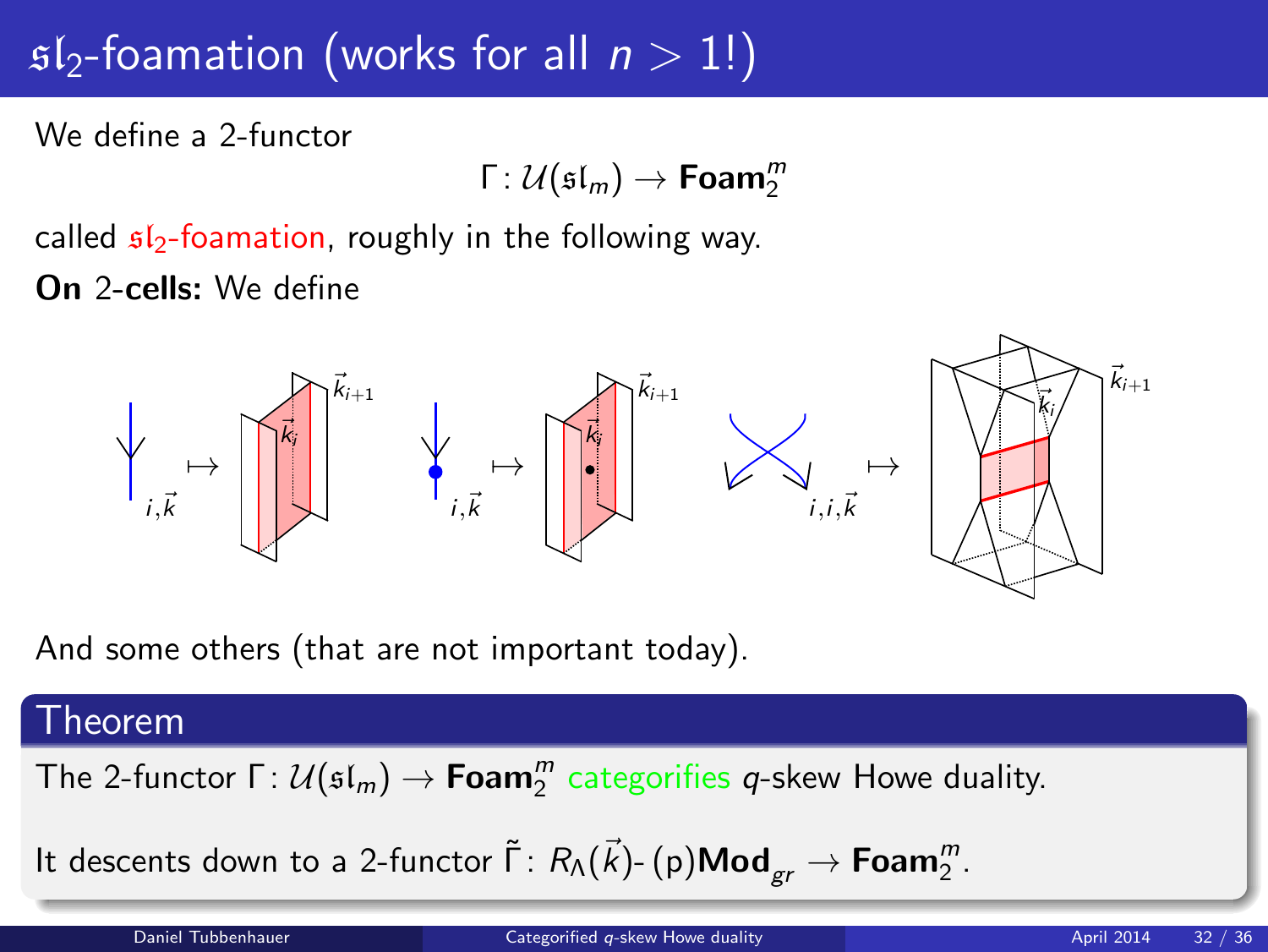# Khovanov's categorification of the Jones polynomial

Recall the rules for the Jones polynomial.

- $\langle \emptyset \rangle = 1$  (normalization).
- $\langle \rangle \langle \rangle = \langle \rangle$   $\langle \rangle q \langle \rangle \rangle$  (recursion step 1).
- $\bullet \langle \bigcirc \amalg L_D \rangle = [2] \cdot \langle L_D \rangle$  (recursion step 2).
- $[2]J(L_D) = (-1)^{n_{-}} q^{n_{+}-2n_{-}} \langle L_D \rangle$  (Re-normalization).

### Definition/Theorem(Khovanov 1999)

Let  $L_D$  be a diagram of an oriented link. Denote by  $A = \bar{\mathbb{Q}}[X]/X^2$  the dual numbers with  $qdeg(1) = 1$  and  $qdeg(X) = -1$  - this is a Frobenius algebra with a given comultiplication  $\Delta$ . We assign to it a chain complex  $\llbracket L_D \rrbracket$  of  $\mathbb{Z}$ -graded  $\overline{\mathbb{Q}}$ -vector spaces using the categorified rules:

 $\bullet$   $\lbrack \emptyset \rbrack = 0 \rightarrow \bar{\mathbb{Q}} \rightarrow 0$  (normalization).

$$
\bullet\ \llbracket\text{\footnotesize{\times}}\rrbracket=\Gamma\left(0\rightarrow\llbracket\text{\footnotesize{\textbackslash}}\rrbracket\stackrel{d}{\rightarrow}\llbracket\text{\footnotesize{\textbackslash}}\rrbracket\rightarrow 0\right)\text{ with }d=m,\Delta\text{ (recursion step 1)}.
$$

- $\bullet$   $\llbracket \bigcirc \text{II} \ L_D \rrbracket = A \otimes_{\bar{\mathbb{Q}}} \llbracket L_D \rrbracket$  (recursion step 2).
- <span id="page-32-0"></span>• Kh( $L_D$ ) =  $\|L_D\|[-n_-\]\{n_+ - 2n_-\}$  (Re-normalization).

Then  $Kh(\cdot)$  is an invariant of oriented links whose graded Euler characteristic gives  $\chi_q(\mathbf{Kh}(L_D)) = [2]J(L_D)$ .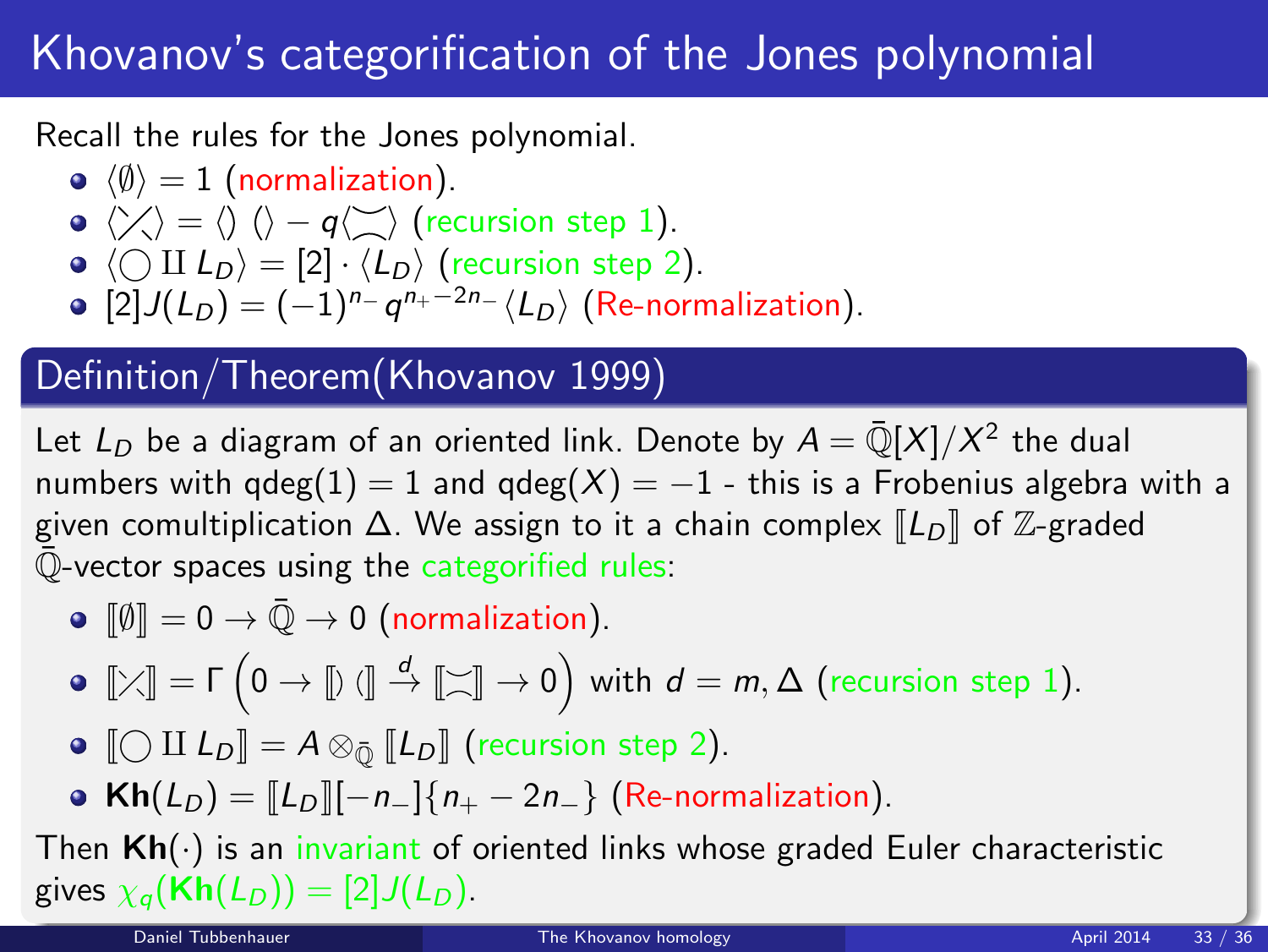# Link diagrams are  $F$ 's and differentials are KL-R crossings

Very roughly: Use categorified *q*-skew Howe duality to express a link diagram  $L_D$ as a certain string of only  $F_i^{(j)}$  $i_j^{(U)}$ 's. Obtain a complex as



#### Theorem

This, under categorified q-skew Howe duality, gives the  $\mathfrak{sl}_n$ -link homology (because the  $\times$  "are" the "saddles").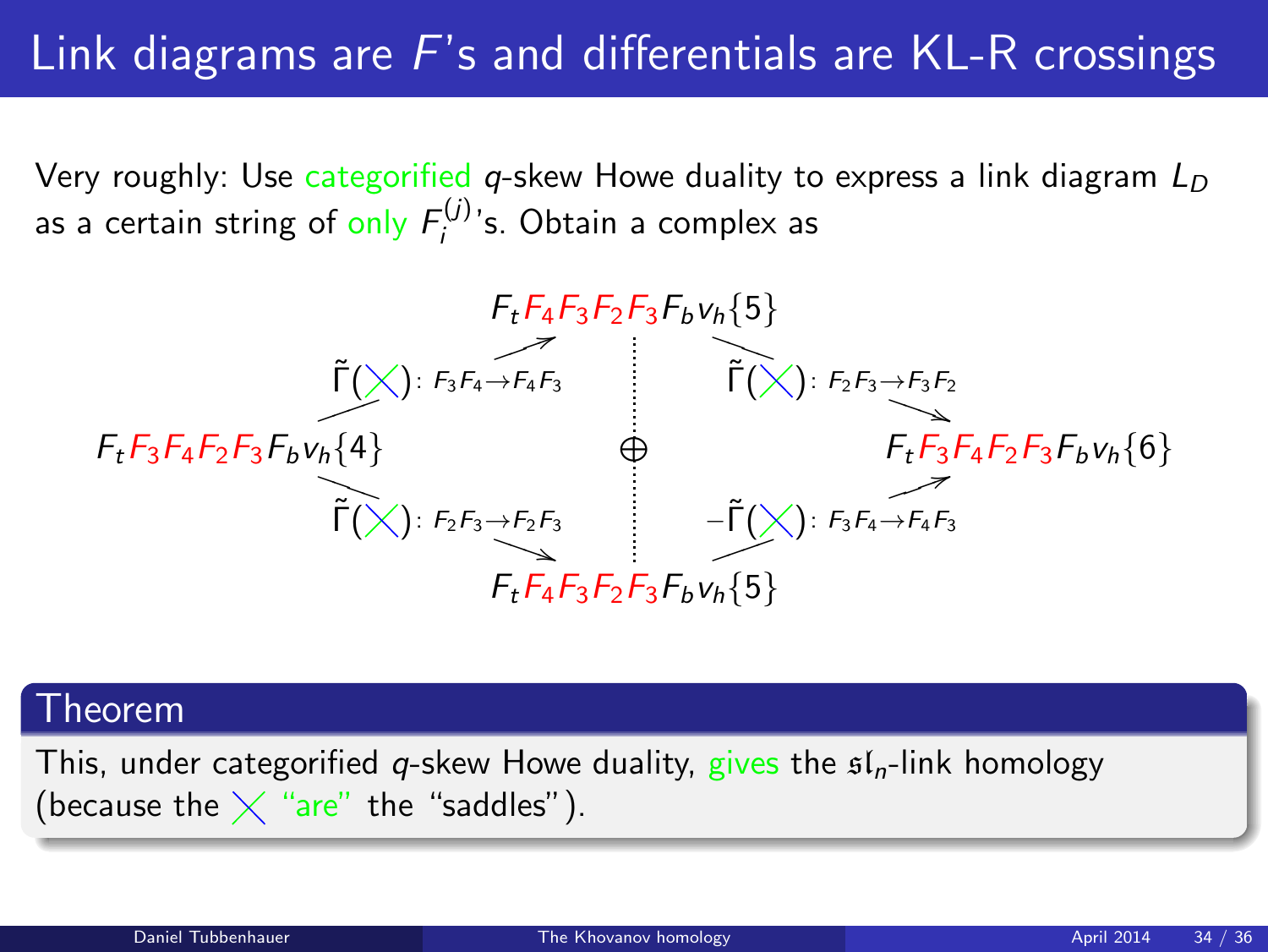Let us summarize the connection between  $f_n$ -homologies and the higher q-skew Howe duality.

- Khovanov, Khovanov-Rozansky and others: The  $\mathfrak{sl}_n$ -link homology can be obtained using certain " $sI_n$ -foams".
- Only F's: The (cyclotomic) KL-R suffices.
- Conclusion: The  $\mathfrak{sl}_n$ -link homologies are instances of highest  $\mathcal{U}(\mathfrak{sl}_m)$ -weight representation theory!
- If  $L<sub>D</sub>$  is a link diagram, then they are obtained by jumping via F's from a highest  $U(\mathfrak{sl}_m)$ -weight  $V_h$  object to a lowest  $U(\mathfrak{sl}_m)$ -weight object  $V_l!$
- Missing: Connection to Webster's categorification of the RT-polynomials!
- Missing: Is the module category of the cyclotomic KL-R algebra braided?
- $\bullet$  Missing: Details about colored  $sI_n$ -homologies have to be worked out!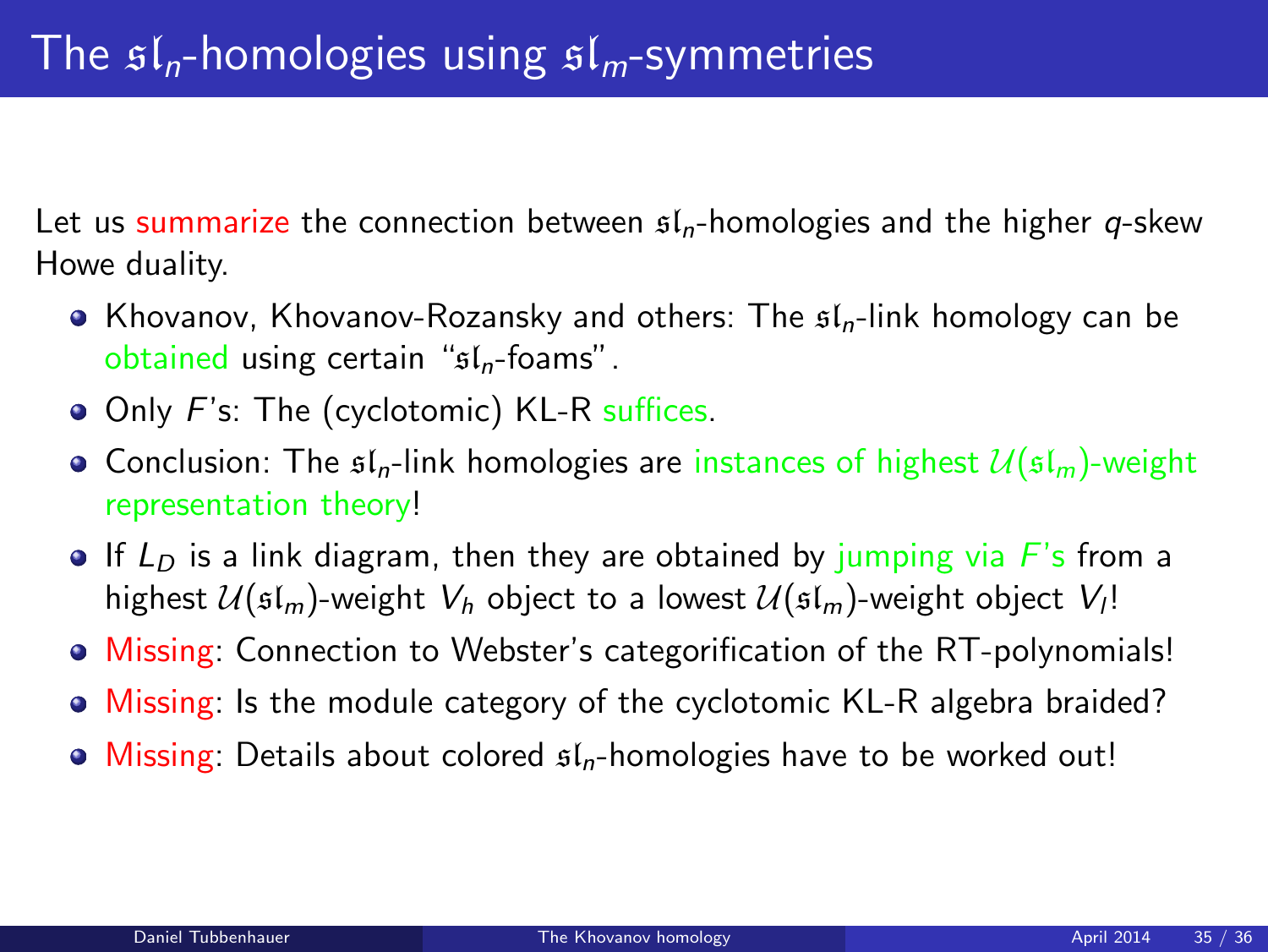There is still much to do...